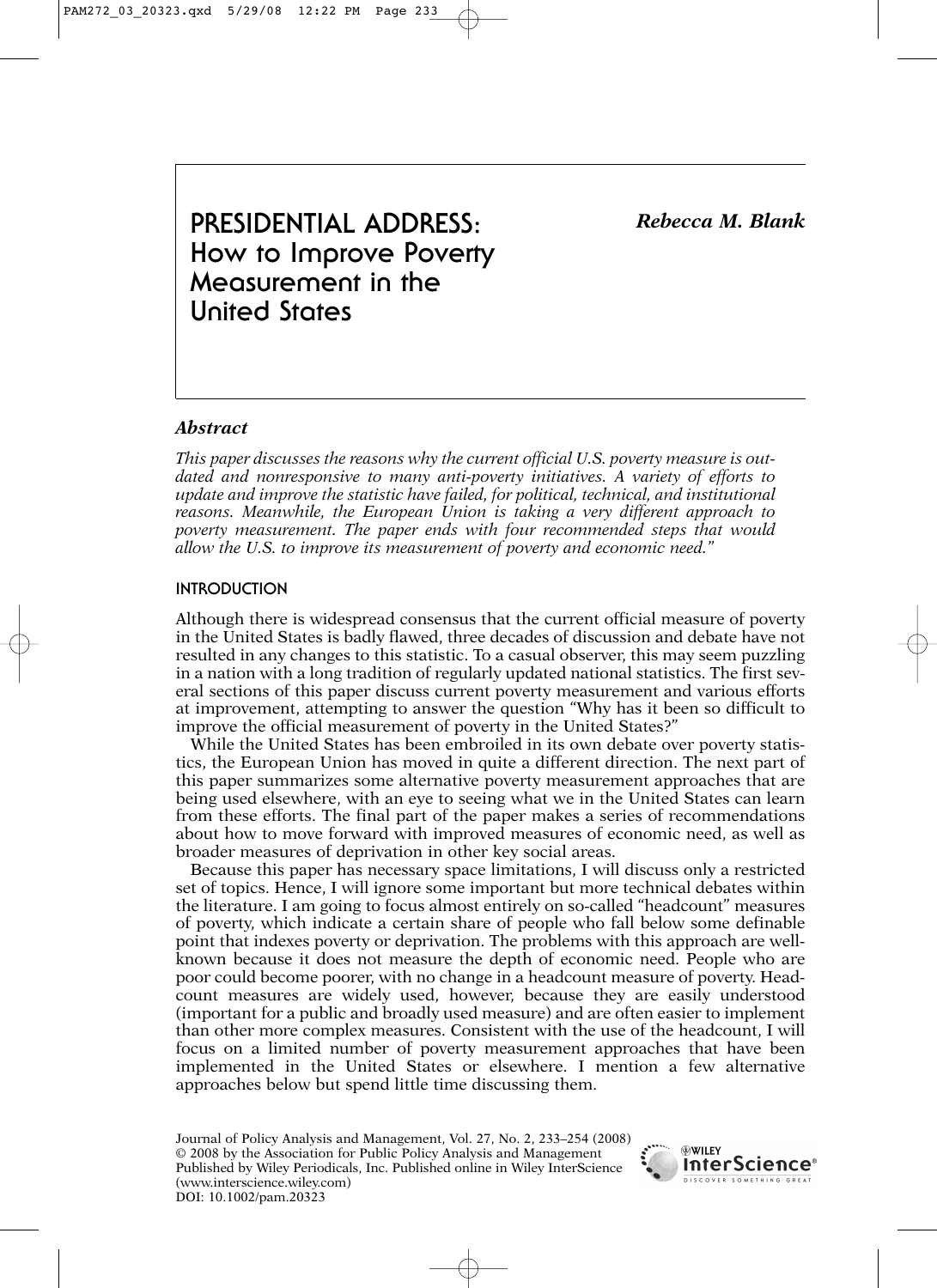The poverty measure in the United States is usually thought of as a measure of serious economic need or economic deprivation. Our historical definition of poverty focuses on *income*, the economic resources available to a family, rather than on outcome measures of consumption or well-being. "Living in poverty" suggests that a family has so little income that they are unable to purchase the things that we as a society think they need for a minimally decent life. In the United States, this typically means more than merely escaping starvation; it means being able to purchase the goods and services that are necessary to afford adequate and stable housing, find and hold a job (if physically able), participate as a citizen in the community, keep oneself and one's family reasonably healthy, and provide the things that one's children need to participate effectively in school.

An income-based measure of poverty requires agreement on at least four major definitional items. In this paper, I primarily address issues related to the first two of these. To begin, one needs to define a *poverty threshold*, the level of income or other resources below which a family is considered poor. Thresholds that are fixed over time in real terms (that is, they are entirely nonresponsive to economic growth or changes in living standards) are typically referred to as absolute. The official U.S. measure falls into this category. Thresholds that vary one-to-one with income growth (such as a threshold set at 50 percent of median income) are typically referred to as relative. The European Union and the OECD use such measures. It is, of course, possible to have a threshold that changes with income growth but has an elasticity of less than one.

The second necessary definition is a *resource measure*, defining which resources are counted for each family; the sum of these resources is then compared to the threshold to determine whether the persons in the family are poor. Discussions about the resource definition in the United States have included such issues as whether to include the value of in-kind programs in estimating income or whether to use after-tax rather than before-tax measures of income.

Third, it is important to agree about the level at which income is aggregated and over what time period. The current U.S. definition is based on the resources of all related and coresident family members over a calendar year. I will assume throughout this paper that we are interested in poverty rates based on annual income and that there is an agreed-upon definition of "family" whose annual income is being measured. In reality, there is substantial debate over whether poverty measures should be based on related individuals who live together (families), whether they should also include cohabiters, or whether they should include all coresidents (households). There is also debate over whether income should be measured for longer or shorter durations than one year.

Fourth, it is important to agree about how different family sizes are dealt with. One option is to develop a different threshold for each family size. An alternative option, used in both the United States and Europe, is to develop a threshold based on a modal family size and then calculate the threshold for other-sized families using an equivalence scale that determines the relative income level needed to keep families of different sizes at the same standard of living. Many papers have explored appropriate equivalence scales, and the scale proposed by Betson (1996) has been most used in alternative poverty calculations in recent years in the United States.<sup>1</sup>

# **THE OFFICIAL U.S. POVERTY DEFINITION DEVELOPED IN THE 1960s**

The official U.S. poverty definition was proposed when Mollie Orshansky, an employee of the Social Security Administration, was charged with putting together a measure of economic need to provide data useful to the War on Poverty initiatives.

<sup>1</sup> For a more extended discussion of all of these issues (and others), see Citro and Michael (1995) or Ruggles (1990); Haveman (2007) provides a recent overview of these issues.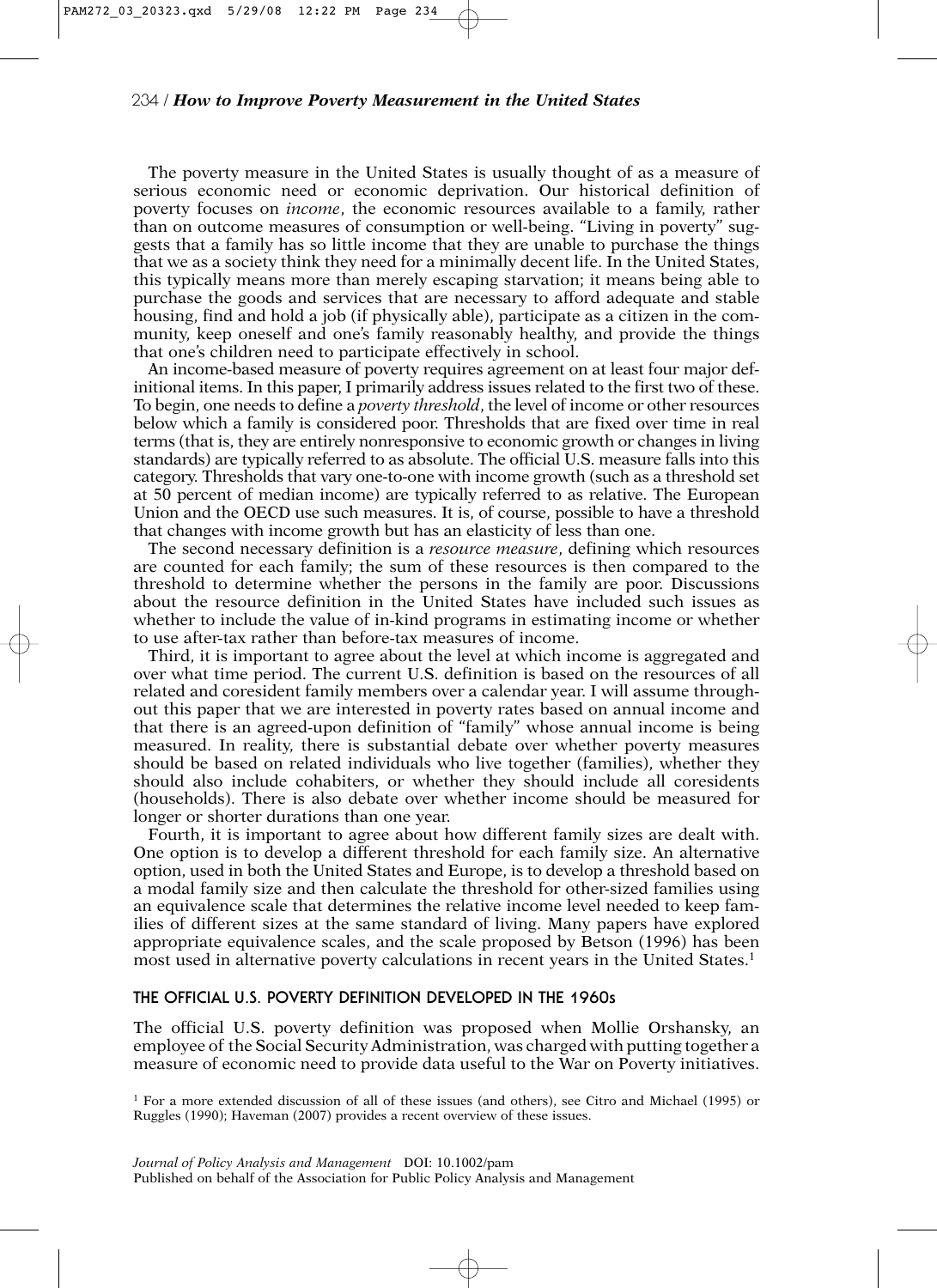Orshansky calculated a poverty threshold for a family of four in 1963, based on the definition:2

$$
Powerty threshold = 3 \times Subsistence food budget \tag{1}
$$

The subsistence food budget for a family of four was the Economy Food Plan developed within the USDA in 1961 (based on the 1955 Household Food Consumption Survey) as the amount needed for "temporary or emergency use when funds are low." The average family of three or more spent one-third of their after-tax income on food in the 1955 Household Food Consumption Survey.3 If the average family spent one-third of its income on food, then three times the subsistence food budget provided an estimated poverty threshold.

An equivalence scale (based on differences in food budgets and relative expenditures among families of different sizes) was used to create multiple poverty thresholds for different types and sizes of families. Currently the official poverty thresholds vary by family size, number of children, and elderly/nonelderly householders.4

These 1963 thresholds have remained constant in real terms since that time. They are updated each year with the Consumer Price Index (CPI).5

The solid line in Figure 1 shows how these thresholds have fallen relative to median income, as economic growth has raised real incomes. In 1963, the poverty threshold for a family of four was set at just under 50 percent of median income. Over the years, this percent has slowly trended down, so by 2005 the threshold was at 28 percent. As we know, however, rising inequality has meant that real income growth among lower-income families has been slower than growth at the median.

The dotted line in Figure 1 shows the poverty threshold as a share of the 20th percentage point in the income distribution. This line is more cyclical (because incomes are more cyclical at this point in the distribution) but has shown no trend since the mid-1970s, meaning that there has been no real income growth at the 20th percentile of the U.S. income distribution for 30 years. The absence of real income growth at the bottom of the distribution has made the absolute U.S. poverty line more comparable across years, relative to the incomes of low-income families, than it might have been otherwise.

The resource measure in these poverty calculations was straightforwardly defined as all cash income. In 1963, this was a reasonable definition. Few very low-income families were paying federal taxes, given the tax brackets at the time. In-kind (noncash) programs like Food Stamps or housing assistance or Medicaid were either nonexistent or very small. Thus, cash income and disposable income were largely the same among low-income households.

The official poverty statistics are calculated each year using this threshold and resource definition, based on Current Population Survey data from the Annual Social

<sup>5</sup> From 1964 to 1969, the thresholds were updated with a food budget price measure. Starting in the early 1980s, updates have been based on the CPI-U for urban consumers. There is clear evidence that the CPI-U overstated housing costs in the 1970s and early 1980s, so the actual threshold probably rose somewhat in real terms during this period. Adjustment for this would lower the poverty threshold (Bavier, 1999).

<sup>2</sup> For a more extended discussion of the analysis done by Orshansky, see Fisher (1997) or Weinberg (2006). This definition was later "backcast" to 1959, so we have official poverty statistics from 1959 onward.

<sup>&</sup>lt;sup>3</sup> On the one hand, the food budget is designed for a low-income family. On the other hand, the multiplier is based on the food expenditure share of the average family. If the food expenditure share of a lowincome family were used, the multiplier would have been lower, because low-income families spend more of their income on food. A high food expenditure share is itself a sign of poverty, however. Orshansky assumed that low-income families should not spend more than the modal family as a food share.

<sup>4</sup> Earlier farm/nonfarm and female-headed/male-headed differences were dropped in 1981; there are currently 48 family types and sizes with a separate poverty threshold.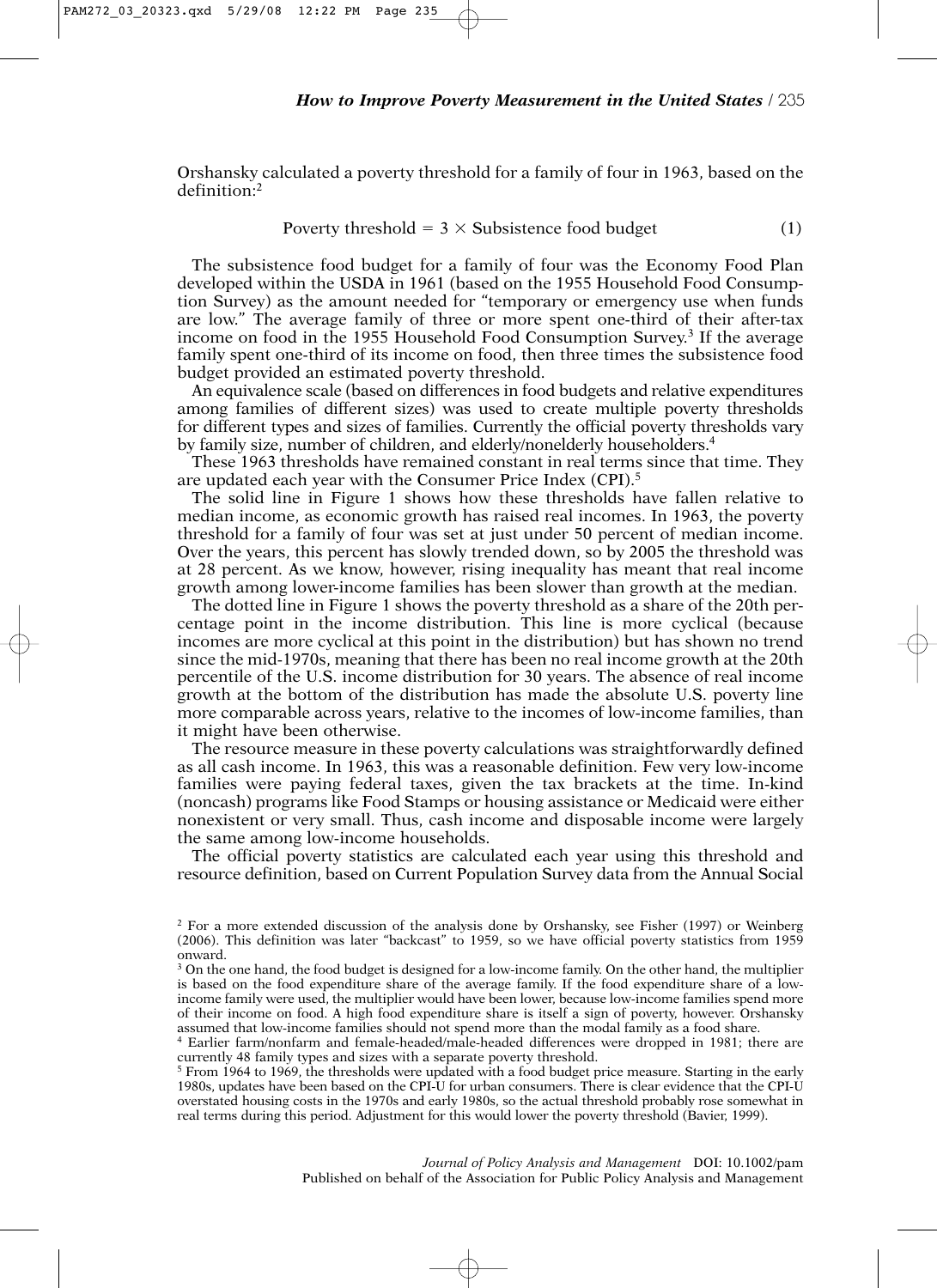

*Source:* U.S. Census Bureau. Poverty thresholds available from Historical Poverty Tables, http://www. census.gov/hhes/www/poverty/histpov/hstpov1.html. Income points available from Historical Income Tables–Families, http://www.census.gov/hhes/www/income/histinc/f08ar.html.

*Note:* Poverty threshold and median family income amounts are for families of four. The 20th percentile (the cut point at the top of the first quintile) is only available for all families.

**Figure 1.** Poverty threshold as a share of median income and as a share of the 20th percentile in the income distribution, 1959–2005.

and Economic Supplement (which asks about income in the previous year). Total family cash income is summed, and this sum is compared to the poverty threshold for a family of that size. If the family's cash income is below the threshold, all persons in the family are counted as poor. Figure 2 shows the official poverty rate based on this definition from 1959 through 2006. Although the poverty rate fell rapidly in the 1960s, it has largely fluctuated (with the macroeconomy) between 11 and 15 percent in the decades since. This graph demonstrates the much-discussed lack of progress against poverty (at least as measured by the official poverty definition) over the past 35 years.

This methodology was embedded as the official poverty calculation when the Bureau of the Budget (now the Office of Management and Budget [OMB]) issued a directive in 1969 stating that the Census Bureau should calculate and report this figure annually.<sup>6</sup> I will return to this point below but note here that this is relatively unusual. Most government statistics are not defined by an OMB directive but are under the control and jurisdiction of one of the U.S. statistical agencies that has authority to implement improvements and updates over time. In contrast, any change in the official measurement of poverty requires a change in this directive. Because OMB sits within the Executive Office of the President, this means the White House needs to sign off on any change, a point that will be quite important later in this paper.

The criticisms of this methodology as a way to define a 2007 poverty rate are too numerous to list in any complete form here.<sup>7</sup> It is not too strong a statement to say that, 43 years after they were developed, the poverty thresholds are nonsensical numbers. They are based on data from 1955 and do not reflect any information

<sup>6</sup> This was later replaced with Statistical Policy Directive 14 in 1978.

<sup>7</sup> For extensive critiques, see Ruggles (1990) and Citro and Michael (1995).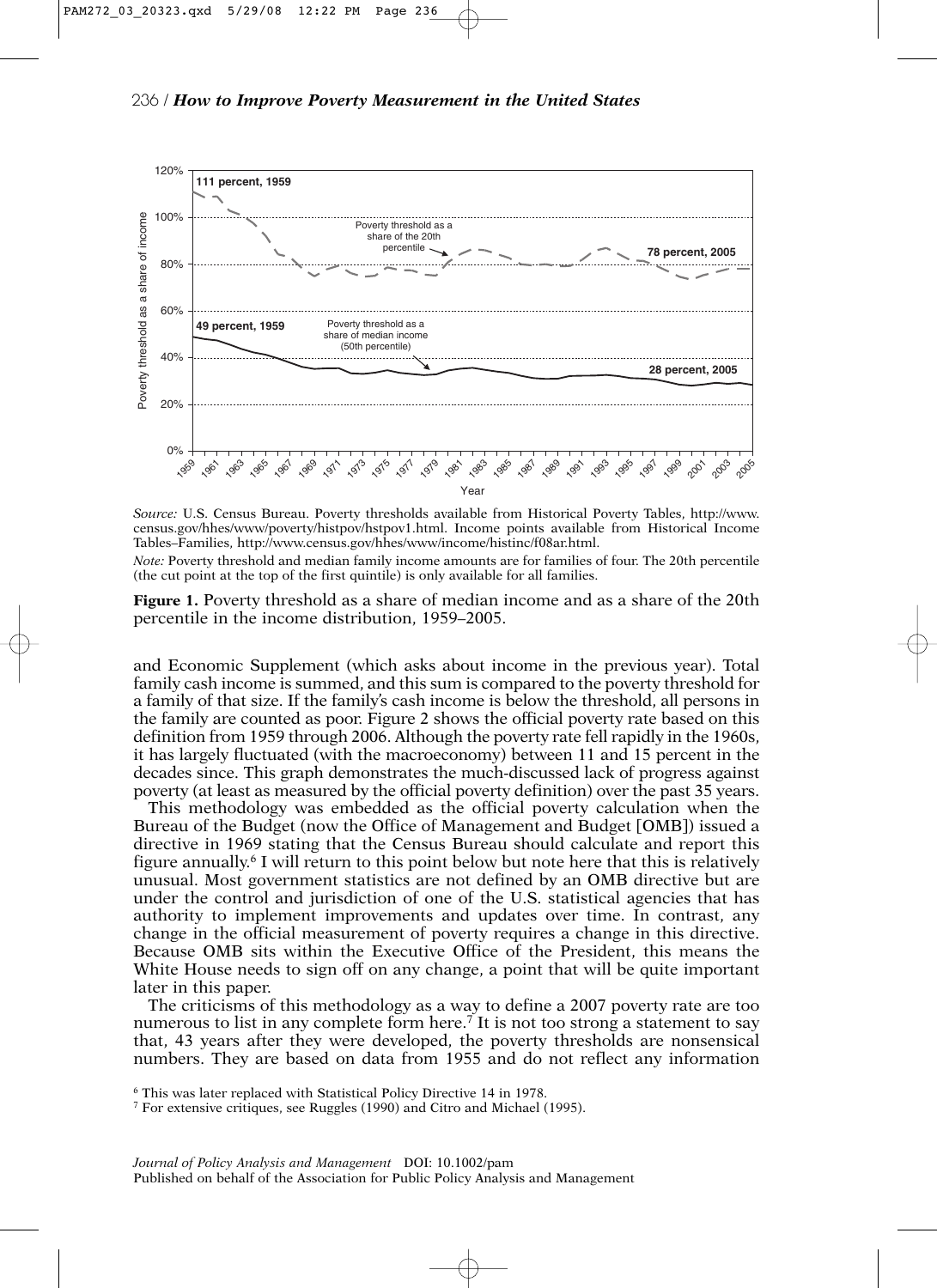

*Source:* U.S. Census Bureau, Historical Poverty Tables, http://www.census.gov/hhes/www/poverty/histpov/ hstpov1.html.

**Figure 2.** Official poverty rate, 1959–2006.

related to current expenditures or needs. If one sticks with a threshold based only on food costs, the current multiplier would be much higher because food has become relatively cheaper and food expenditures have declined precipitously as a share of overall expenditures.<sup>8</sup> But basing the threshold numbers on a single commodity is almost surely not the correct way to calculate these thresholds because it leaves the numbers highly sensitive to the relative price of that commodity and insensitive to the price of any other likely expenditures, such as housing, among low-income families.

If the thresholds had been recalculated or rebenchmarked at any point since 1963, changes in methodology would surely have occurred. Without recalculation, if an appropriate price index is used, the poverty line today is at the same absolute level as in 1963. This raises the question of whether an absolute poverty line makes sense. As incomes grow or as behavioral expectations change, the things required to fully participate in society change.<sup>9</sup> For this reason, many argue that at least partial adjustment for changing living standards should occur in the poverty thresholds.

The resource definition is also seriously flawed, as cash income alone is no longer an adequate description of the discretionary resources available to low-income families. There is broad agreement that the resource measure should reflect after-tax income. In the years after 1964, an increasing number of poor families began to pay federal income taxes as inflation eroded the tax brackets. Tax reforms in the mid-1980s solved this problem, giving the poor more disposable income, but these

<sup>8</sup> In 2005, 12.8 percent of pretax income was spent on food (U.S. Department of Labor, 2007, Table B); this would imply a multiplier of 7.8. This includes a rising share of discretionary spending on food eaten out that may not be appropriate to count fully for low-income families. A smaller food share would result in a higher multiplier. That said, updating by the CPI over time makes some adjustment for this because the share of food in the CPI has fallen. This is an indirect and less satisfying adjustment to the threshold than regular recalculation based on a broader set of necessities.

<sup>9</sup> One way to phrase this point is to note that the poverty thresholds have been unchanged for 43 years. If we "backcast" thresholds this far into the past, we would be using 1963 standards (and by implication the 2007 standards) to judge poverty in 1920.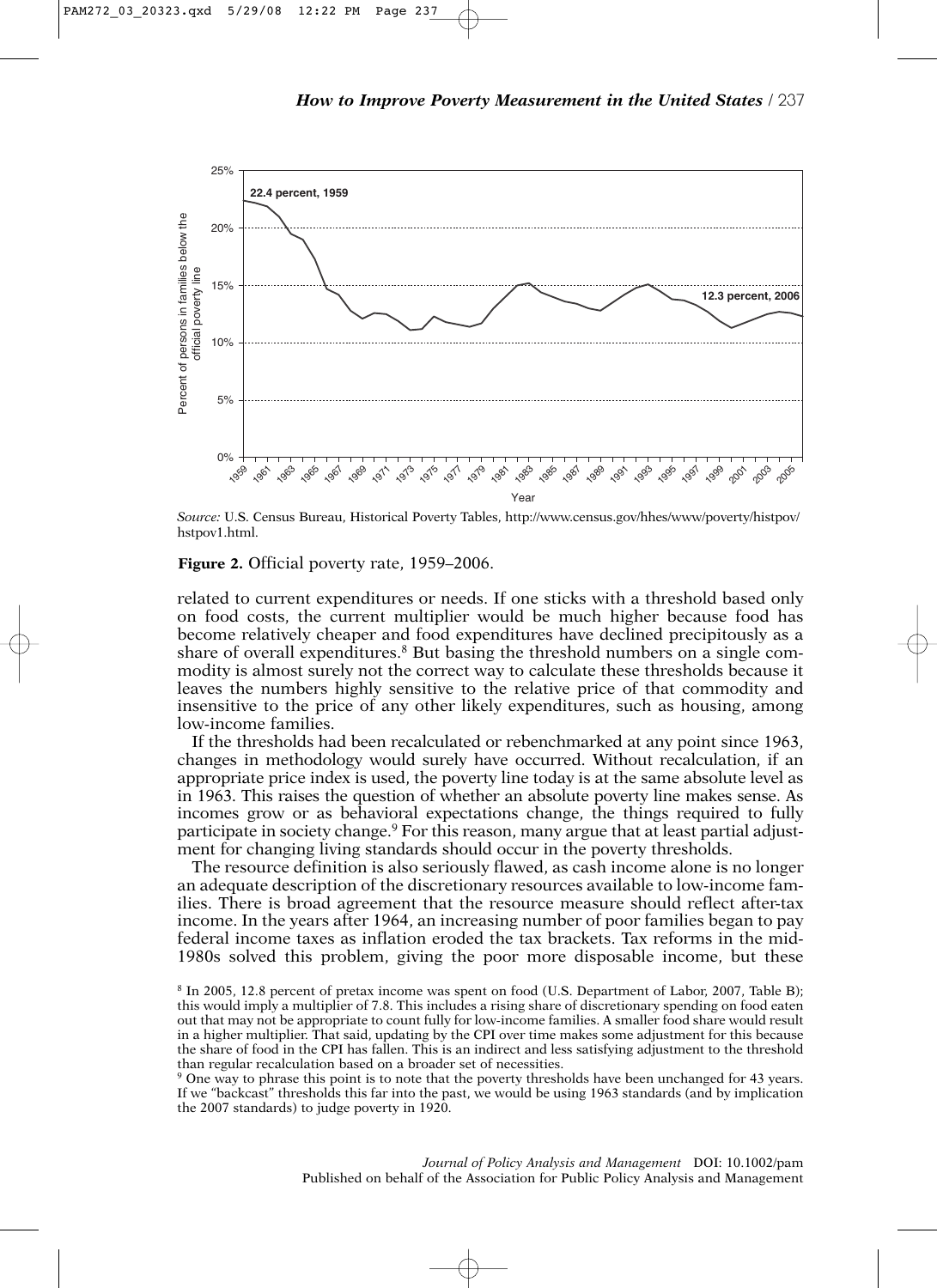changes were not reflected in the poverty numbers. In more recent years, the tax system has been a source of additional funds for low-income working families because of the redistributive effects of refundable tax credits like the Earned Income Tax Credit (EITC).

Furthermore, the growth in in-kind benefits from public programs strongly suggests that in-kind benefits from near-cash programs, such as food stamps or housing assistance, should be imputed into family income.<sup>10</sup> These programs have increased the resources available to low-income families. Finally, there are those who argue that discretionary income should exclude necessary work expenses as well as taxes. This includes transportation costs, but as more and more women go to work, it may also include child care expenses (at least, up to some cap).

Nevertheless, the problems with our current poverty calculation do not imply that the resulting poverty rates are entirely meaningless. Although this may not be the best way to define economic need, it provides some information on how many low-income families have limited cash income. The official poverty rates move with the economic cycle, and the measure is sensitive to changes in earnings and employment.

#### **WHY SHOULD WE CARE?**

Even though the work of Mollie Orshansky was well done, based on the data available in the early 1960s, the statistic that she suggested makes little sense in 2007 (and Orshansky herself argued strongly for updating the poverty calculation in later years). Let me underscore the major problems that this outdated statistic has created for policy analysis.

First, the statistic was remarkably impervious to most of the policies designed to improve life among low-income families that were implemented in the following decades. The 1970s saw rapid growth in food stamp and housing benefits, in-kind programs not measured in the resource definition. The last 30 years have also seen large expansions in publicly paid medical care, another in-kind benefit. The 1980s saw major reforms in the tax system that reduced tax burdens on low-income families; in the 1990s, the expansion of the EITC increased transfers from the tax system. Tax payments and tax refunds do not affect the poverty statistics.

A primary reason to want to measure economic need is to track the trends over time, looking at the effects of economic change as well as policy change. The public dollars that we put into antipoverty programs have grown enormously since the mid-1960s. But we have had an official poverty statistic that did not measure the impact of these changes on the economic resources of the poor. Although the poverty measure was designed to measure cash income, most public assistance has come in the form of noncash transfers. The exception to this is the expansion of Social Security and Supplemental Security Income to elderly low-income families. The sharp decline in poverty among the elderly, relative to other groups, largely reflects the fact that expanded public support for the elderly took the form of cash transfers.

As a result, Ronald Reagan was able to declare in 1988, "My friends, some years ago the federal government declared war on poverty and poverty won."11 Looking at Figure 2, this is a reasonable conclusion given stagnant poverty rates after the early 1970s. Although this was a period of rapid growth in public spending on the poor, its effects were invisible because we had no official statistic that reflected how this public spending improved the resources or the lives of low-income families. *In a very fundamental way, our poverty statistics failed us and made it easy*

 $10$  There are debates about how to value the benefits of in-kind programs that are not a close substitute for cash (such as Medicaid benefits). See the discussion in Chapter 4 in Citro and Michael (1995).

<sup>&</sup>lt;sup>11</sup> State of the Union address, January 25, 1988 (http://www.presidency.ucsb.edu/ws/print.php?pid=36035).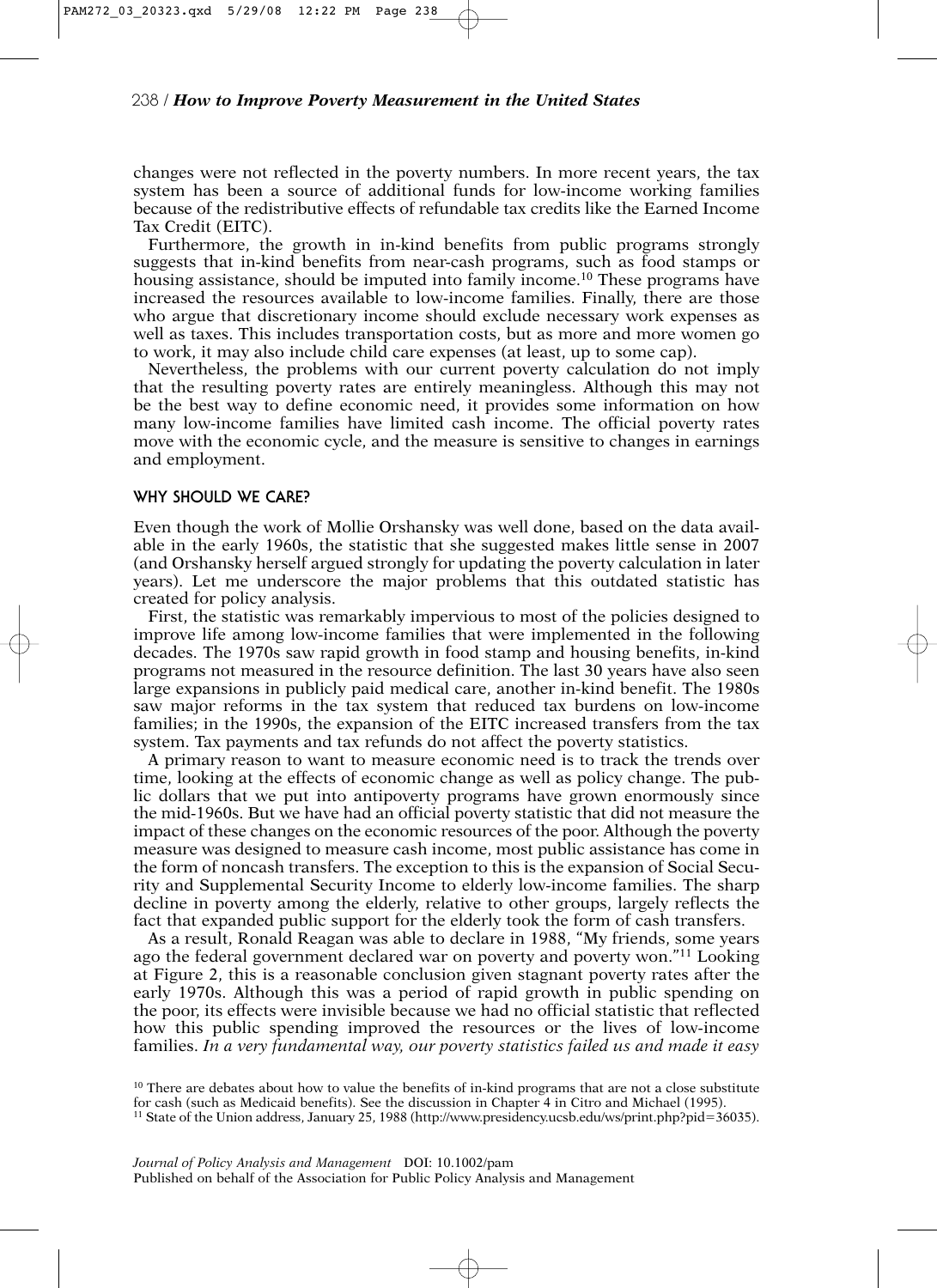*to claim that public spending on the poor had little effect.* Indeed, the primary statistical measure that we used to evaluate economic need could not possibly have measured the impact of these effects. For policy analysts, this should provide a jarring and memorable lesson in the importance of good statistics to the public debate and to public understanding of the impact of policy changes. Even in the 1990s, when a strong economy led to substantially reduced poverty rates, the reductions would have been even larger if expanded post-tax EITC subsidies were counted as income.

Furthermore, because the poverty definition became more and more irrelevant as a way to evaluate economic need, this opened up a statistical vacuum, making it possible for a wide variety of groups to make counterclaims about levels and trends in economic need. Although a common approach among those with a particular agenda is to calculate an "improved statistic," this has been particularly noticeable in the public debate over poverty. On the one hand, Robert Rector and colleagues (1999) have argued that poverty should be based on material hardship and claimed that in 1992 only 9.8 percent of single-parent families should be counted as disadvantaged. In contrast, Trudi Renwick and Barbara Bergmann (1993) developed a poverty threshold by building a "Basic Needs Budget" for low-income, single-parent families, emphasizing the amounts needed for adequate child care. In their estimates, poverty rates among single parents should be 47 percent.

# **EFFORTS AT CHANGE**

Not surprisingly, problems with the poverty statistics have drawn attention from a wide spectrum of individuals. Quite a bit of work has gone into defining and calculating alternative definitions. I summarize here a few of the more recent and most visible public efforts.

One of the first thorough examinations of poverty measurement occurred in 1976, organized by the U.S. Department of Health, Education, and Welfare (1976). Although proposing a wide variety of possible improvements and changes in the official poverty measurement, this was the first of many reports that had little effect on the official measure but influenced internal work at the Census Bureau and led to the calculation of alternative (nonofficial) poverty numbers. The Census Bureau started to calculate experimental poverty rates using alternative resource measures in the early 1980s, as in-kind income expanded within the low-income population. By the late 1980s, their experimental poverty rates used alternative resource definitions that took account of taxes, in-kind benefits, and limited housing imputations.12 Note that all of these alternatives focused on more inclusive resource definitions, without changes in the poverty thresholds.

In 1990, the Joint Economic Committee held hearings on poverty measurement; at the same time the Council of Economic Advisers, under President George Bush (the elder), proposed a statistical improvement initiative that included improvements in poverty.13 The discussion created by these initiatives led Congress to appropriate money for the National Academy of Sciences (NAS) to appoint a panel to make recommendations for improving the measurement of poverty. The resulting NAS report presented a template for poverty measurement changes (Citro & Michael, 1995).

The NAS report recommended an approach that was conceptually consistent with Orshansky's efforts but that addressed many of the problems with the 1964 definition.

<sup>&</sup>lt;sup>12</sup> The first publication from the U.S. Census to value in-kind benefits in the resource measure and to provide alternative poverty counts was Smeeding (1982); alternative poverty measures using a broader measure of disposable income were first presented in the U.S. Department of Commerce (1990).

<sup>&</sup>lt;sup>13</sup> The JEC action was organized by Patricia Ruggles, then a JEC staffer who had recently written a book on poverty measurement (Ruggles, 1990) and was deeply interested in this issue.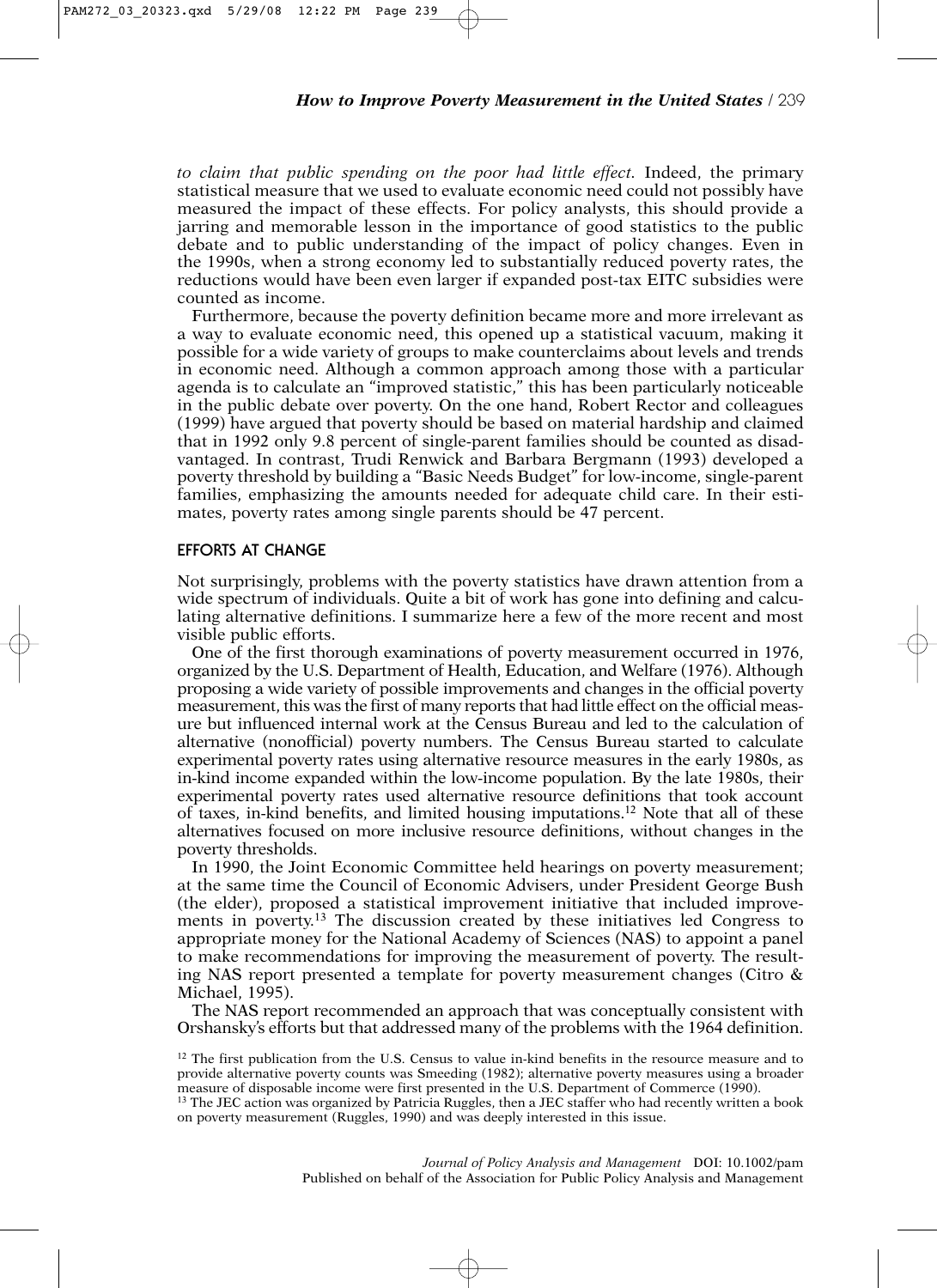The committee recommended basing the threshold on expenditures on necessities (defined as expenditures on food, housing, and clothing), "plus a little more" (a multiplier of 1.10 to 1.15). A specified point below the median of the distribution of aggregate expenditures on necessities was chosen as the basis for this threshold. The committee recommended basing the resource definition on after-tax cash income, plus the imputed value of near-cash in-kind benefits, minus an adjustment for work expenses (transportation and child care expenses), minus an adjustment for out-of-pocket medical expenses. The committee also emphasized the importance of updating the threshold calculation regularly. This would lead to a quasi-relative poverty threshold. Expenditures on necessities increase when income grows, but more slowly than overall income growth. The committee suggested that the elasticity of expenditures on necessities to total income was between 0.65 and 0.80 (Citro & Michael, 1995, p. 144).<sup>14</sup>

The committee addressed many other issues (equivalence scales, geographic price variation, etc.). For some issues, the NAS panel did not make a single recommendation but recommended a range of possibilities. This led to a variety of different poverty-line alternatives based on variations in the NAS recommendations. Both in the committee and in the years afterward, the most contentious issue was how to handle medical expenses. The committee recommended subtracting out-of-pocket medical expenses (up to a cap) from income but recommended against imputing the value of public health insurance into the income of recipients.15 In fact, one of the committee members dissented from the report, citing this issue among others. The recommendation to adjust the poverty thresholds for geographic price differences also ended up being quite controversial. Although the economic and statistical reasons for such adjustments are obvious, there are few federal programs with geographically adjusted benefits, and such adjustments in the poverty measure might well lead to demands that benefits be similarly adjusted, an argument that many policymakers would prefer to avoid. Furthermore, the data needed to calculate price indices by region are very limited, and official regional price indexes are not available.

In the years following the NAS report, an interagency committee chaired by OMB worked with the Census Bureau to operationalize the NAS recommendations using available data. The technical committee was (rightfully) quite wary about deciding on "the preferred alternative poverty line" and chose to calculate a number of variations on the NAS recommendations. The result was a report (U.S. Department of Commerce, 2001) that presented 24 different experimental poverty calculations, based on the NAS recommendations.

In 1998, there was also internal discussion within the Clinton White House about these NAS recommendations and the possibility of narrowing the number of alternative poverty lines that the Census Bureau might present and/or even selecting one of these alternatives to replace the official definition of poverty embedded in the OMB directive.16 Despite widespread agreement about the problems with the current poverty line, this discussion was tabled.17

There were at least three reasons for this. First, even if the new poverty rates were benchmarked to keep overall poverty constant in the initial year, the distribution of who was poor would change. For instance, the NAS alternatives resulted in fewer poor among those with large in-kind benefits, more working poor due to the

<sup>17</sup> This debate was later immortalized in an episode on the TV show *The West Wing*, in which everyone agreed the poverty measure needed revising and no one wanted to take on the potential political problems.

<sup>&</sup>lt;sup>14</sup> For a more recent discussion of the pros and cons of the NAS measure, see Iceland (2005).

<sup>&</sup>lt;sup>15</sup> The argument is that few individuals, if given these dollars as cash, would actually buy health insurance with them, hence the insurance value should not be imputed as income. The committee recommended developing separate measures of "medical care risk" (see Recommendation 4.3, Citro and Michael, 1995). <sup>16</sup> As a member of the Council of Economic Advisers, I pushed this agenda within the White House. The comments here reflect my own memories and experience.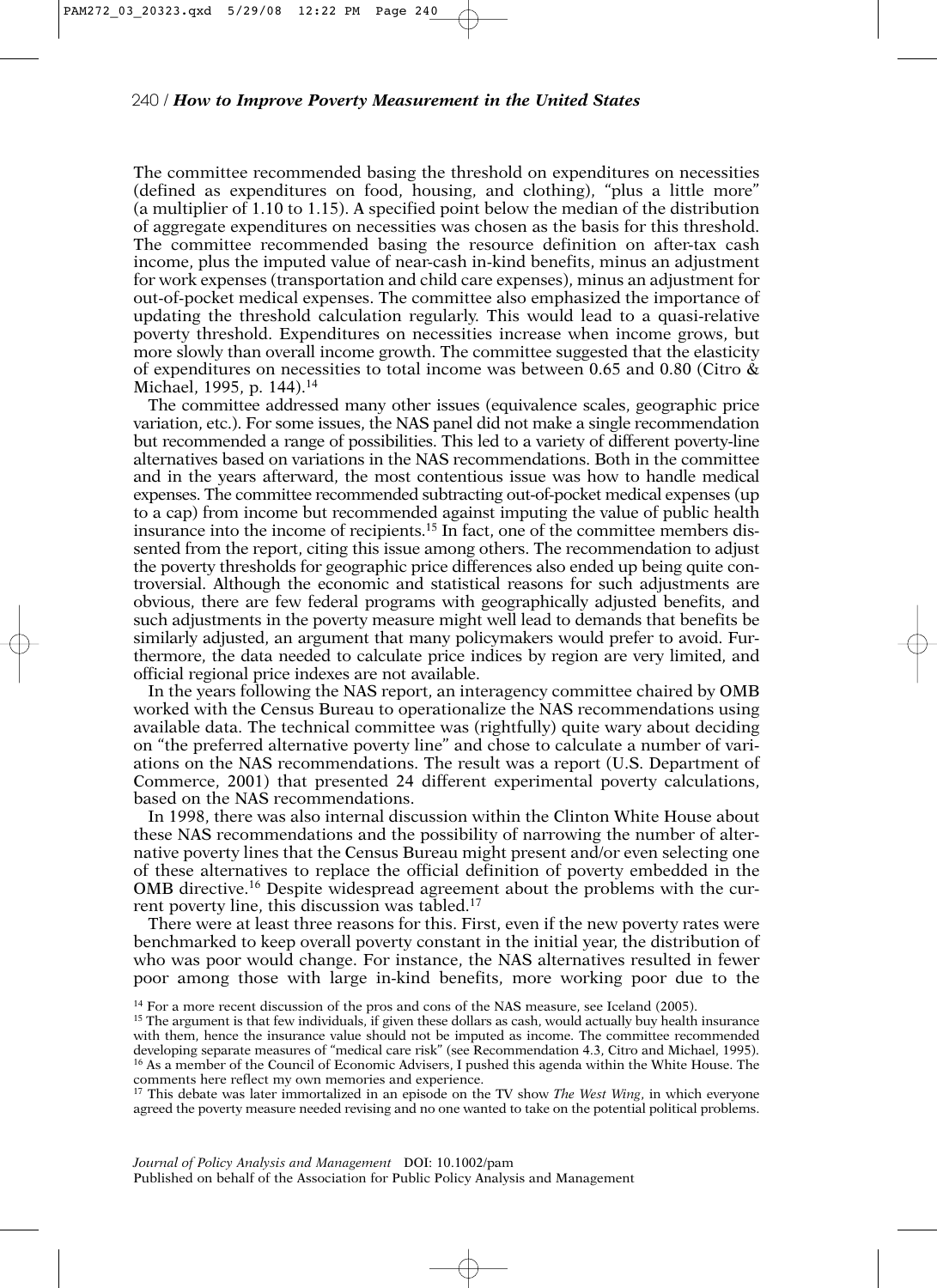subtraction of work expenses, and changes in the elderly poor due to equivalence scale changes that particularly affected one-person families and the subtraction of out-of-pocket medical expenses. This would almost surely evoke attention and criticism from at least some interest groups who were concerned with these changes.

In fact, both increases and decreases in the number of poor among a group could evoke concern. Increases in the poverty thresholds and in the poverty counts were problematic (what president wants to announce that poverty has gone up on his watch?). But decreases in the poverty counts were a problem too, appearing to minimize economic need among groups that used this as a way to garner political attention and to ensure access to social assistance programs within their population.

Second, a variety of public programs used poverty rates to allocate funding or used a multiple of the existing poverty threshold to determine family eligibility. (Rather than using the complex set of official thresholds, programs used a simplified version known as the Poverty Income Guidelines.)18 For instance, the Medicaid program in the mid-1990s mandated that pregnant women and children in families with incomes up to 133 percent of the federal poverty guidelines must be covered; states could choose to increase coverage to families up to 185 percent of the poverty guidelines. Other programs had similar provisions. The politics of dealing with program eligibility changes and formula fights were, at best, daunting. This issue could be dealt with through grandfathering clauses or, perhaps most obviously, by allowing programs to continue to use the old poverty definitions, making a change only at their own discretion. The background work on this issue had not been done, however, and this concern made politically minded staffers very nervous about changing poverty measurement.

Third, the strongest support for such a change came from a small group of statisticians and economists, not a primary constituency for any administration. The Republican Congress had its own agenda in the late 1990s and there was little support for this issue on the Hill. This only increased the likely political attacks any effort at change would generate. In the end, the costs of dealing with this issue overwhelmed any benefits from the White House perspective. Hence by the late 1990s, the primary effect of the NAS report was the regular calculation of a large number of experimental poverty lines by the Census Bureau, based on the NAS recommendations.

The issue of poverty measurement reemerged in the early 2000s inside the Bush (the younger) administration. Doug Besharov, a senior scholar at American Enterprise Institute (AEI), initiated the Project to Reconsider the Official Federal Poverty Measure, with two coconveners who were senior political appointees at the Department of Commerce and the Department of Health and Human Services (HHS).<sup>19</sup> Besharov pulled together a group of senior people from the Census Bureau, the Bureau of Labor Statistics, OMB, and other agencies, along with a small group of researchers and policy analysts. This group met regularly for about a year and commissioned a number of papers. The conversations were open-ended, without any decisions or final report from the group.

Soon after these meetings, a decision was made by senior people inside Commerce and at the Census Bureau to stop featuring the NAS experimental measures and to publish a new set of alternative measures. Most notably, these changes abandoned the effort to update *both* the threshold definitions and the resource measure. Unlike the NAS report and what had appeared to be a broad academic consensus in the decade following the NAS report, the new experimental measures focused only

<sup>&</sup>lt;sup>18</sup> The Poverty Guidelines collapse the 48 poverty thresholds into 8 thresholds based only on family size, which provide an easy benchmark against which programs can compare income (income definitions often vary across programs) and calculate program eligibility.

<sup>19</sup> Michael O'Grady was assistant secretary for Planning and Evaluation at HHS and Kathleen Cooper was the undersecretary for Economic Affairs at Commerce.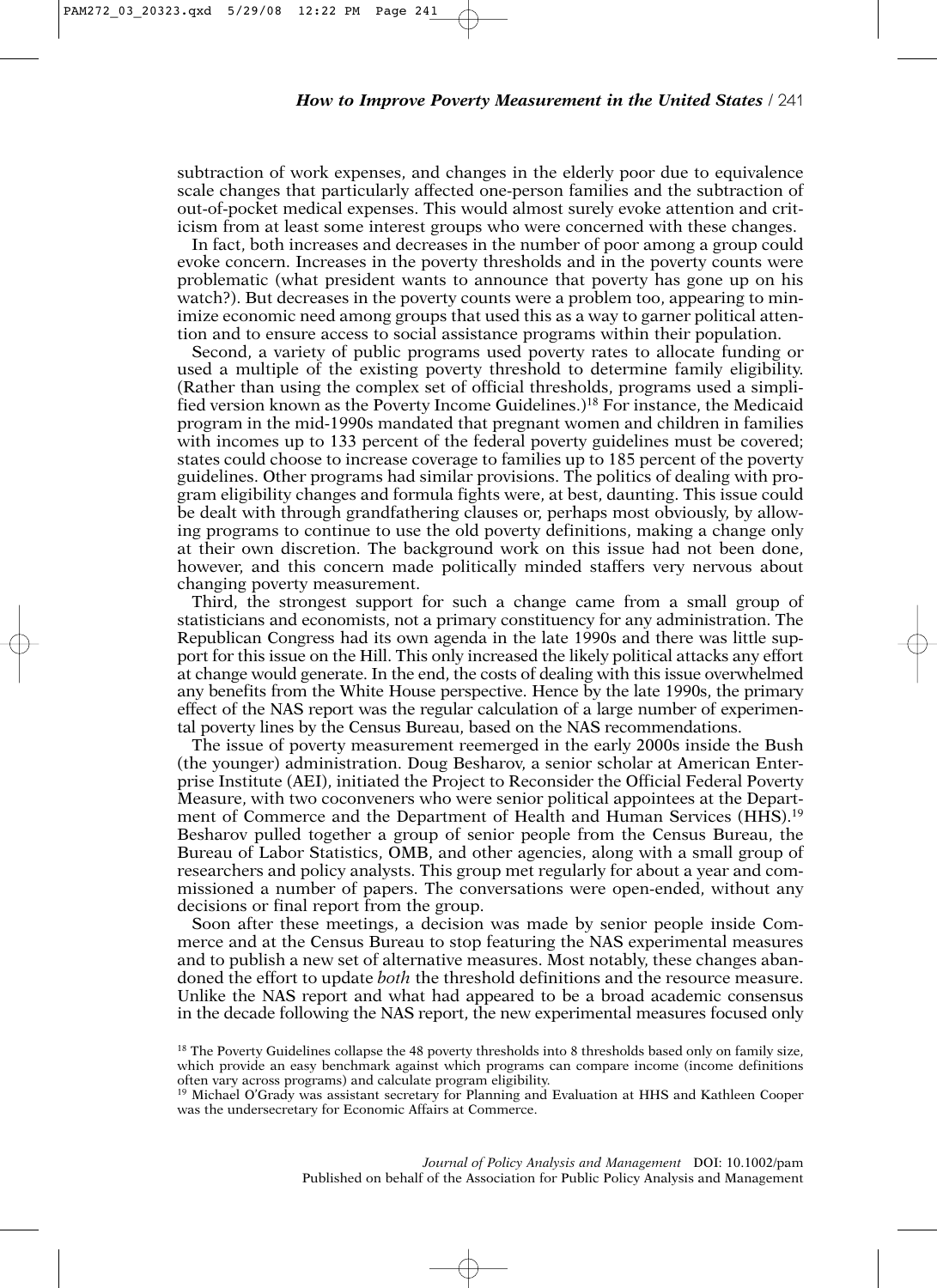on the resource side of the equation. They included four alternatives, which expanded the resource measures with different combinations of taxes, in-kind benefits, and the imputed value of home equity (U.S. Department of Commerce, 2005). Because all of these changes add additional resources into the resource definition, these experimental measures produced substantially lower overall poverty rates. Another set of alternatives was calculated that did not change the underlying threshold calculation but utilized a different CPI adjustment starting in 1978, which substantially lowered the thresholds by 2002 and hence also led to much lower poverty rates.<sup>20</sup> Some of the staff within Census argued against dropping the NAS calculations entirely. The compromise solution was to continue to calculate and post the NAS experimental poverty rates online but to publish the new alternatives. As of the mid-2000s, this is where the calculation of alternative poverty lines stood with regard to Censuscalculated data.

Let me take stock of this history. Despite widespread agreement about some of the deficiencies of the current official poverty line, no substantial changes in that measure have occurred. Furthermore, although the overall thrust of the NAS recommendations was viewed as a credible alternative by many policy analysts and researchers, there was disagreement about some of the specific recommendations. As a result, agreement has not coalesced around one specific alternative calculation. Although the Census Bureau has been very interested in poverty measurement and has devoted substantial resources to new experimental and alternative measures, its efforts have largely resulted in a proliferation of alternative measures, without agreement on the comparative merits of the different measures.

Why are we stuck in this place? I think there are at least three primary reasons. *First, and most important, is the odd historical accident that led the Executive Office of the President to be in charge of the official poverty measure.* Primary responsibility for defining and updating virtually all other economic statistics lies within one of the statistical agencies. Updating and changing economic statistics occurs all the time within these agencies, even for statistics with much greater visibility, policy, and program value than the poverty rate. For instance, major changes in the ways in which questions were asked about employment created changes in employment and unemployment numbers in 1993. Debate about the appropriate benchmarking for the Consumer Price Index led to a series of quite substantial changes in how that statistic was calculated. The underlying analysis for these changes is overseen by the statistical agencies; although these agencies report to political appointees inside Executive Branch cabinet agencies, there is a long tradition of allowing them to do their job with minimal intervention.

Control over the measure of poverty, however, resides at OMB. Any changes to the current OMB directive will necessarily pass through key political decision makers within the White House. This means that they must take direct responsibility for any changes in official poverty measurement, as opposed to simply approving the recommendations of a statistical agency with some historical independence. Any White House (Republican or Democratic) is likely to see far more costs than gains from such changes. If we need an example of why economic statistics should be in the hands of statistical agencies, the long-term stalemate over poverty measurement provides an excellent one! At a minimum, this suggests that future poverty calculations need to be located in one of the statistical agencies, which should be given explicit authority to make decisions over time regarding this measure.

*Second, changes in poverty have become harder the longer the statistic has gone without changes, in part because the current poverty measure is used by a large number of*

 $20$  This last change is particularly unusual. Rather than updating with a better technique into the future, it makes very substantial changes in the historical series from 1978 on, which is usually not done with statistical updates. For a critique of this and other recent changes, see Bernstein and Sherman (2006).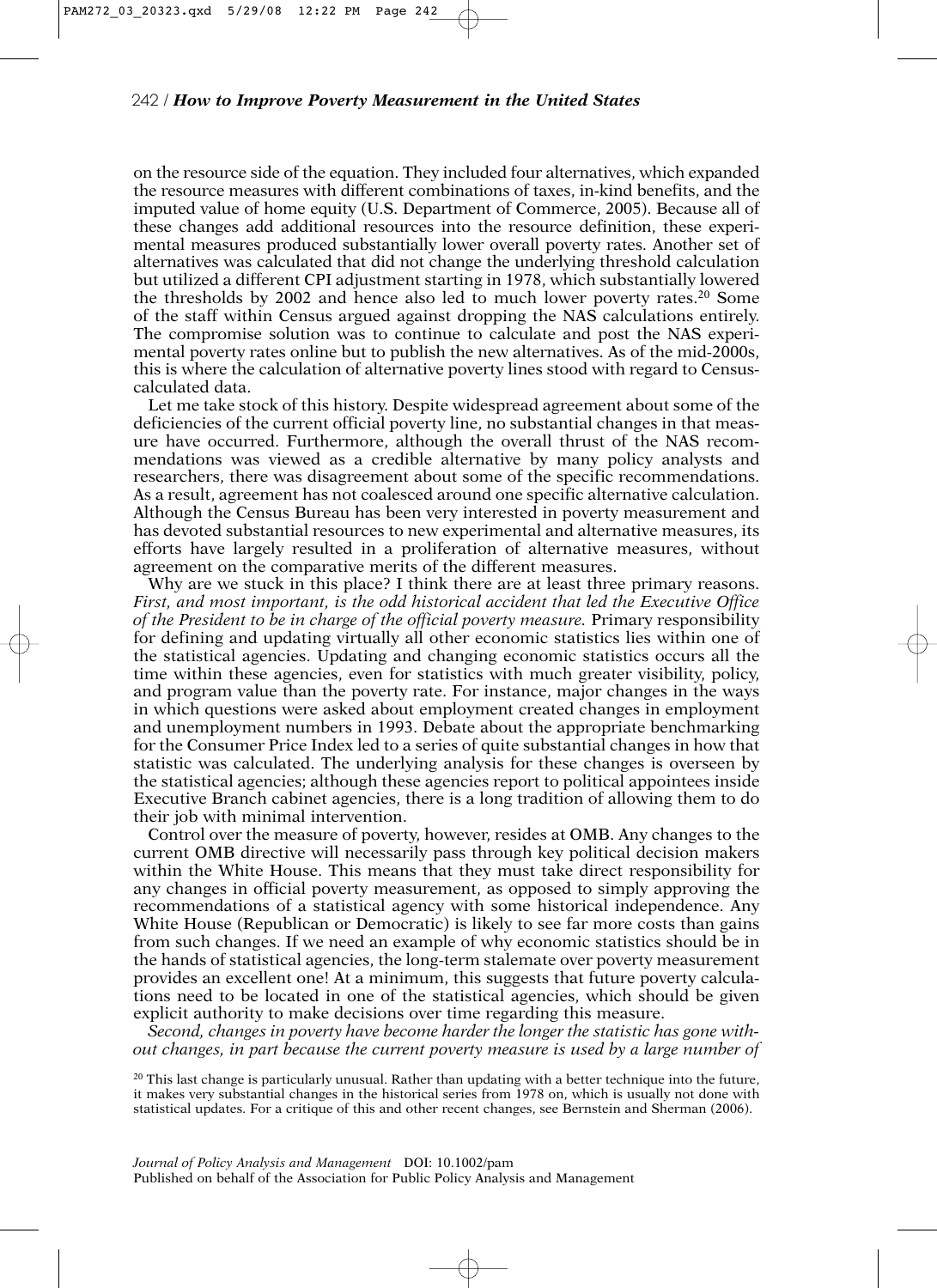*programs*. According to a recent Congressional Research Service estimate (Gabe, 2007), 82 federal programs use the official poverty rate (typically as a basis for allocating funds) or the Poverty Guidelines (typically as one element in their eligibility determinations). The result is that any changes in the definition of thresholds or the measurement of poverty raise the possibility of changes in funding allocation or program eligibility. The longer the statistic is unchanged, the bigger the potential changes when updating occurs. This considerably raises the resistance to changes in poverty measurement.

It is worth noting that other statistics are also used in program outcomes. The CPI, for instance, is used to make annual changes to benefits in many public and private sector programs. Revised CPI numbers are implemented once available, but historical adjustments are not made retroactively. Similarly, when new census data are available every 10 years, a variety of programs are affected, from the number of congressional seats in a state, to eligibility for certain federal matching dollars. In short, we have quite a bit of experience in adjusting to updated data and statistics, and there is nothing inherently harder about adjusting to updates in poverty measurement.

Because the existing poverty thresholds and the resulting poverty rates can continue to be calculated, programs can stay with their current rules, pegged to the OMB-defined poverty measure. At a future point, programs could individually decide whether there are reasons to change their rules to coincide with a different poverty measure. A grandfather clause can assure ongoing eligibility for those on the program who entered it under older eligibility limits. In reality, few programs are going to want to make substantial changes in eligibility thresholds. Hence, even if a program decides to use a multiple of the new poverty thresholds, it is likely to seek a cutoff point very close to the number currently in use.

*Third, a key difficulty in seeking agreement about a new alternative poverty measure is that "poverty" is an inherently vague concept, and developing a poverty measure requires a number of relatively arbitrary assumptions*. Although all statistics require some value judgment about how they are constructed, the very concept of "economic need" is vague. There is no "right" way to develop poverty thresholds or resource measures. Substantial disagreements exist about the nature of need among low-income American families, which have echoed through our debates over welfare reform for many decades. At the end of the day, the statistician must make a call that balances good statistical measurement with astute political and social judgment about acceptable public definitions of poverty. The decisions are not always obvious, however, as indicated by the ongoing debates about whether and how to make geographical adjustments, child care expense adjustments, and medical expense adjustments to the measure of poverty.

The NAS committee discussed this explicitly in developing their measure for the poverty thresholds, trying for a measure that would be acceptable to a broad population (hence, expenditures on necessities plus a little more). Of course, given the role for judgment in this decision, those who engage in poverty measurement can often be quite influenced by their sense of where they want to end up. It is perhaps not surprising that persons who believe poverty is an overrated problem in the United States have argued for imputing the value of in-kind benefits in resources without changing the thresholds (which would unambiguously lower poverty counts). Meanwhile, those who believe that poverty is a serious problem are more likely to argue for methodologies that lead to substantially higher thresholds (and hence higher poverty counts).

Creating an improved poverty measure that is based on a reasonable threshold and income definition in 2007 requires good statistical analysis. Whether this raises or lowers the poverty rate is less important than whether this produces a measure that is sensitive to the policy and economic changes that impact economic need over time. Ultimately, as I argue below, economic disadvantage is a complex concept,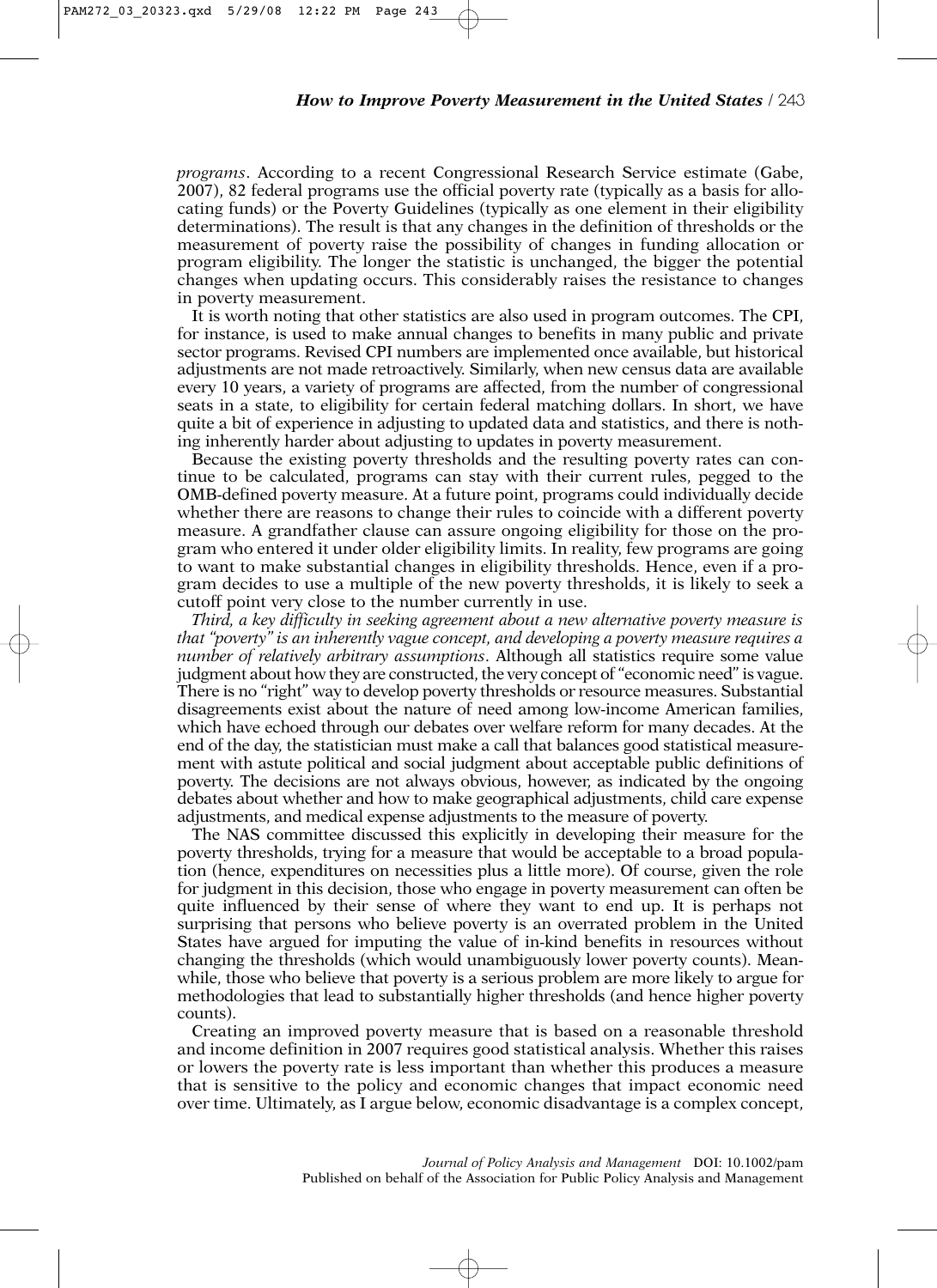and multiple measures, each measuring different aspects of economic need, might be preferable to relying on one single measure.

## **WHAT CAN WE LEARN FROM OTHER COUNTRIES?**

Although the United States has been engaged in a long, technical, and largely stalemated argument about how to appropriately revise the official poverty line, our partners across the Atlantic have made substantial strides in developing measures of economic need that are quite different from those used in the United States. Few people in the United States realize the extent to which the European Union has put substantial resources into improving E.U. measures of economic hardship. A very interesting set of measures is currently being calculated and published throughout Europe. Raising our heads above our own colloquial arguments and looking overseas should lead us to think much more broadly about appropriate poverty measurement strategies.

The European Union (and the OECD as well) started from a very different place from the United States, with an initial focus on relative poverty measures. The standard calculation has been to take a percentage of median income as the poverty threshold, typically with cash income as the resource measure.<sup>21</sup> The European Union currently uses 60 percent of median income as its standard calculation, which they refer to not as a poverty rate, but as an "at risk of poverty rate."22 As noted below, this is only one of a number of primary indicators of social and economic disadvantage; however, let me focus for a moment on this particular measure.

The focus on relative poverty lines reflects a European-based conversation that emphasizes capabilities rather than absolute disadvantage. The well-being of a person relates to their functioning, that is, what they manage to do or be (Sen, 1992). Such a definition of well-being is necessarily made in the context of the current standard of living, which defines expectations about what constitutes well-being and social and economic participation. This approach has led European policy analysts down a very different track so that, although relative poverty measures have received very little serious attention in the U.S. policy community, U.S.-style absolute measures have received very little serious attention in the European policy community.

Relative poverty lines do have a major advantage in that they are easy to calculate when based on median incomes, and they avoid the extended U.S. debate about how to calculate an appropriate threshold. One disadvantage of a relative measure based on share of median income is that it is harder to make progress against poverty because the poverty threshold rises as incomes rise. For instance, Ireland has experienced very rapid income growth in the last decade, with some widening in their income distribution. As a result, Irish poverty numbers, based on relative measures, show increases in poverty even though incomes throughout the Irish income distribution have risen strongly. Absolute Irish poverty measures show sharp declines in poverty (Nolan, Munzi, & Smeeding, 2005). When incomes fall, a relative threshold would fall as well and could lead to a perverse effect of lower poverty rates in a recession. The relative poverty measure essentially provides a measure of the spread in the income distribution below the median rather than a measure of absolute need or disadvantage.

Figure 3 uses calculations from Notten and de Neubourg (2007) to look at poverty rates in the United States and some of the larger Western European countries, based on two definitions.23 The solid bars show poverty rates, calculated as the percent of

<sup>23</sup> Smeeding (2006) provides similar numbers.

 $21$  In-kind benefits are less common in Europe, where most transfers are cash. Furthermore, calculating consistent tax payments across multiple European countries can be daunting.

 $22$  The OECD often uses 70 percent of median income.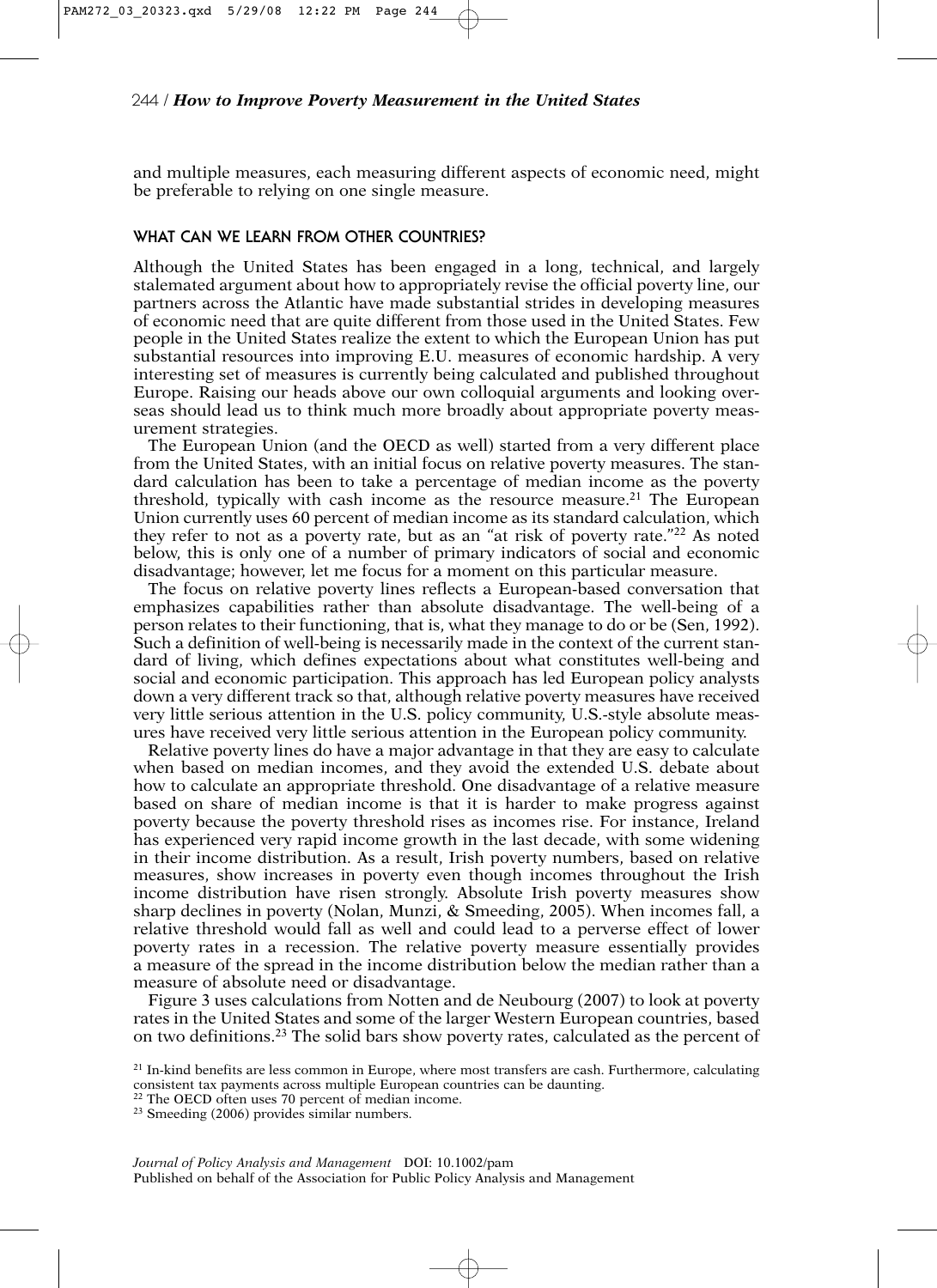

*Source:* Data from Notten and de Neubourg (2007), Appendix Table A4.

*Note:* Relative poverty is measured by Notten and de Neubourg using the EU measure, with thresholds set at 60 percent of the national median adult equivalent income. Absolute poverty thresholds are set equal to the 1993 poverty thresholds for the United States, adjusted with the 1993 country-specfic Purchasing Power Parity (PPP) rates provided by the OECD. Thresholds are updated to 2000 using the Consumer Price Index (CPI) for each country. Income is measured after tax.

**Figure 3.** Relative and absolute poverty incidence across countries, 2000.

persons with family incomes below 60 percent of median income, the E.U. definition. The striped bars show the percent of persons below the current U.S. poverty threshold definition. These calculations use after-tax income as their resource measure (a different definition than used in the official U.S. poverty measure); the U.S. poverty threshold is translated into a euro level in each country, using national purchasing power comparison data.24

As Figure 3 indicates, based on relative poverty calculations, the United States has one of the highest poverty rates among industrialized countries, at 23.5 percent. This reflects the much more widely spread income distribution in the United States. Of course, median incomes in the United States are also relatively high. An absolute poverty measure, which would cut at the equivalent dollar or euro level in each country, shows much-reduced poverty numbers in all countries except Spain. Poverty is still relatively higher in the United States, but the differences are not great. It should be clear that the U.S. poverty threshold sits at a much lower point in the income distribution for all of these countries (except Spain) and hence may be closer to a definition of serious economic need rather than the "at risk of poverty" definition used in Europe.

It is perhaps not surprising that a country with more emphasis on economic freedom and with a wider distribution of economic outcomes would find an absolute poverty line more attractive. My guess is that completely relative poverty lines will continue to be unpalatable in U.S. poverty discussions. On the other hand, social standards do change over time. Items that were once luxuries become necessities for being part of mainstream society. For instance, having a phone is almost a

<sup>24</sup> These calculations are based on the Panel Study of Income Dynamics data in the United States rather than on the Current Population Survey on which official U.S. poverty statistics are based. By itself, this results in slightly lower U.S. poverty rates, because the PSID measures more income among lower-income families.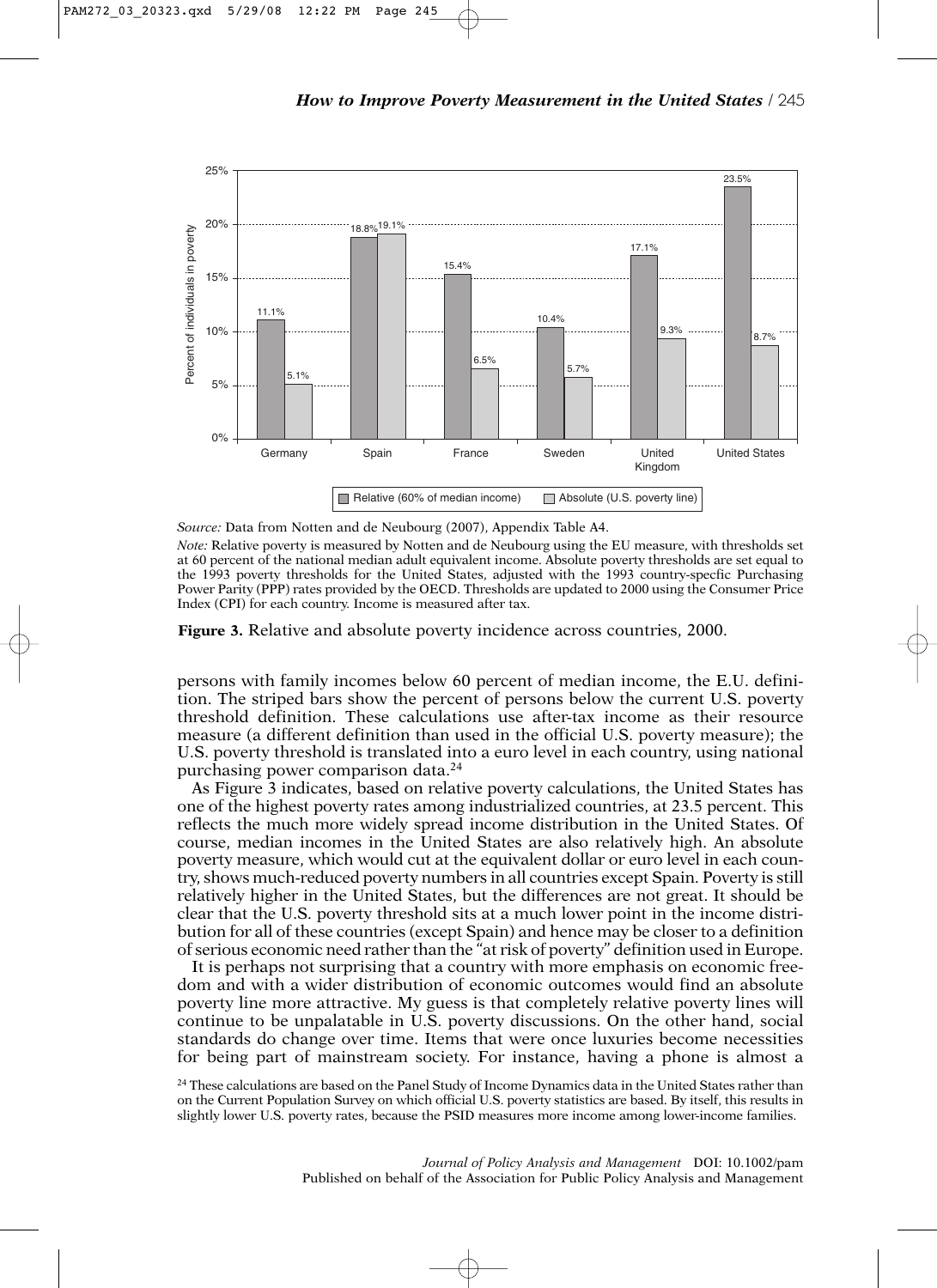necessity if one is a parent or employed. Few people would find a poverty line acceptable if it were based on the assumption that poor individuals maintain outdoor toilets, do their wash by hand, use candles rather than electric lights, and never travel in a car. Yet, these assumptions would seem quite reasonable for a poverty line developed 150 years ago.

Hence, even if a one-to-one correspondence between growth in the poverty threshold and in income levels does not seem reasonable to many Americans, something other than a completely absolute line may be attractive. This was certainly the reasoning within the NAS panel, and I find little reason to disagree more than 10 years later. *Poverty thresholds should be updated over time, even if at a much slower rate than the growth in median incomes.*

Although the relative-versus-absolute comparisons are important and interesting, it is not the calculation of widespread relative poverty measures within Europe that is most interesting to a U.S. observer. Most interesting is the extent to which European countries have successfully moved toward implementing a wide variety of measures of disadvantage, including measures of direct material deprivation.25

Multiple measures of disadvantage were recommended by a special committee of experts appointed within the European Union and headed by Tony Atkinson, an eminent British academic who has written extensively about poverty measurement. The resulting report (Atkinson, Cantilon, Marlier, & Nolan, 2002) recommends that the European Union measure the capacity to achieve social inclusion along a variety of dimensions. Three levels of indicators are suggested, with level 1 indicators providing the most important country-specific measures reported consistently across the European Union; level 2 indicators provide supplemental country-specific measures that all countries must report; level 3 indicators are measures that individual countries might want to calculate and report. To ensure consistent and credible data, the European Union has also expanded its cross-country data collection efforts.

Table 1 provides the current list of level 1 and level 2 indicators of social inclusion.<sup>26</sup> A quick look at Table 1 makes it clear that the European Union is measuring a much wider range of issues related to economic and social deprivation than any single poverty measure can capture. Particularly interesting are their measures of poverty persistence and their measures of education and health outcomes. These social exclusion measures are designed to provide benchmarks on much more than just the extent of low incomes.

The United Kingdom has been particularly active in developing its own indicators of material deprivation. The most current report (Department for Work and Pensions, 2007) tracks 23 indicators for young people, 18 indicators for people of working age, 10 indicators for people in later life, and 7 community-level indicators. The annual report discusses each indicator and explains how the data are trending relative to previous reports. The result is an amazingly rich picture of well-being among different population groups in the United Kingdom.

There are a variety of reasons to find a multiple-indicators approach attractive. Multiple indicators allow one to measure economic need in a variety of ways. It is a heroic assumption to believe that a single poverty measure can reflect most aspects of economic need. Indeed, part of the argument over the U.S. measure has occurred because different people want it to reflect different things. This has been most obvious in the debate over how to account for health care coverage in the NAS measure. Having information on a family's access to health insurance (this can be

 $26$  The European Union is in the process of revising this list; for more information, see European Commission (2006).

 $25$  I use "material deprivation" as a term referring to a person's or family's access to some specific type of commodity. This could be housing, health care, education, etc. The "threshold" in this case is the line above or below which one believes access to this commodity is seriously impaired. The resource definition is the level of access available to any particular person or family.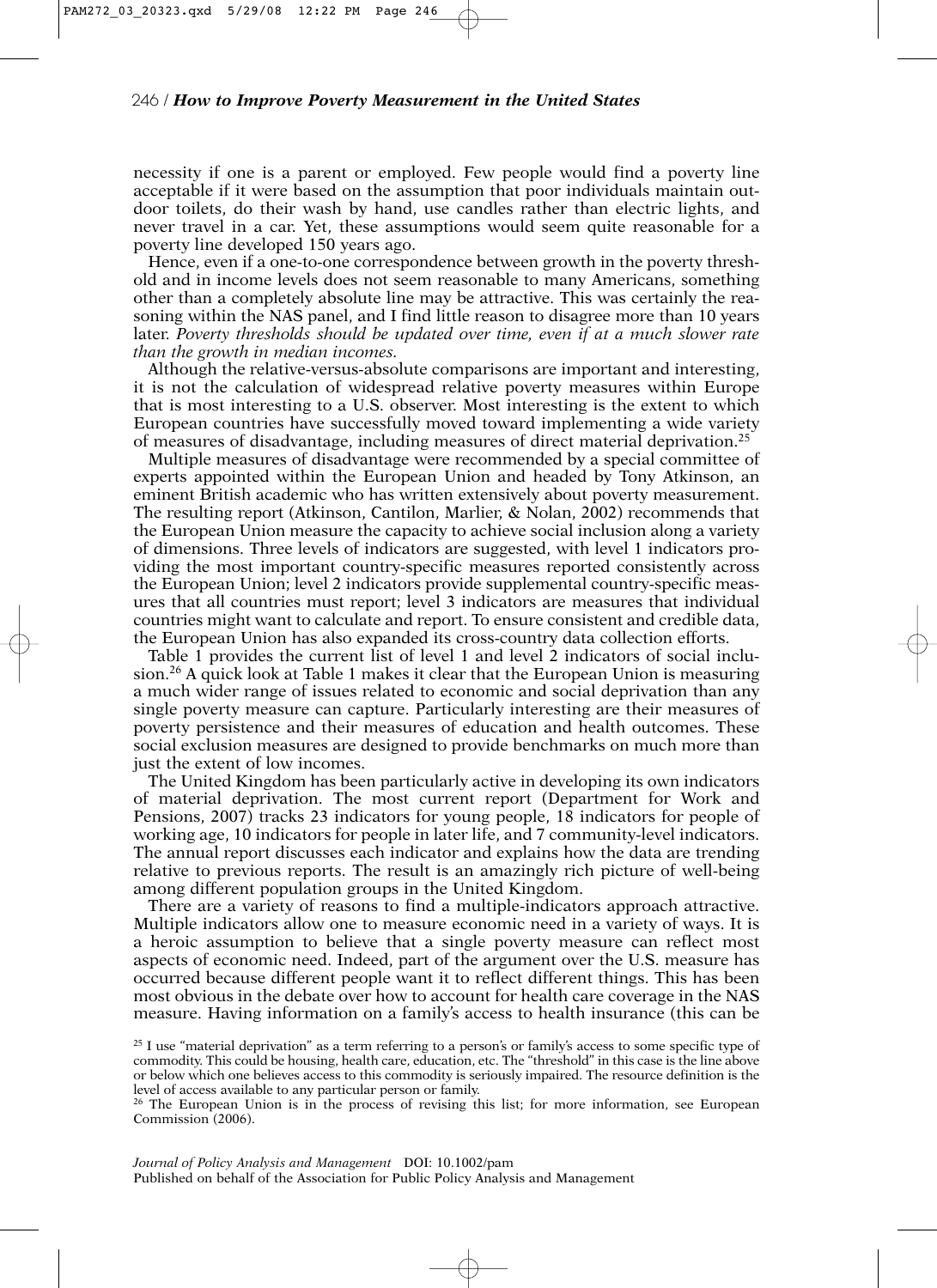# **A. Level One Indicators**

|                                | 1. At-risk-of-poverty rate                                  | Share of persons living in households with<br>an income below 60 percent of national<br>median income                                             |
|--------------------------------|-------------------------------------------------------------|---------------------------------------------------------------------------------------------------------------------------------------------------|
|                                | 2. At-risk-of-poverty threshold                             | 60 percent of national median income                                                                                                              |
|                                | 3. Income quintile ratio                                    | Ratio of the income of the 80th percentile<br>over the income of the 20th percentile in the<br>income distribution                                |
|                                | 4. Persistent at-risk-of-poverty rate                       | Share of persons below the at-risk-of-poverty<br>threshold in the current year and two of the<br>last three years                                 |
|                                | 5. Relative median poverty risk                             | Difference between the median income of<br>persons below the at-risk-of-poverty threshold<br>and the threshold itself                             |
|                                | 6. Regional cohesion                                        | Coefficient of variation of employment rates<br>within subnational regions                                                                        |
|                                | 7. Long-term unemployment rate                              | Proportion of labor force who have been<br>unemployed 12 months or longer                                                                         |
|                                | 8. Population living in                                     | Proportion of persons living in                                                                                                                   |
|                                | jobless households                                          | households in which no one works for pay                                                                                                          |
|                                | 9. Early school leavers not in<br>education or training     | Share of persons 18 to 24 with only<br>lower secondary education who have not been<br>in education or training for the past four weeks            |
|                                | 10. Low reading literacy<br>performance of pupils           | Share of 15-year-old students who are at<br>level 1 or below of the PISA combined<br>reading literacy scale                                       |
|                                | 11. Life expectancy                                         | Number of years a person aged 0, 1,<br>and 60 may be expected to live                                                                             |
|                                | 12. Self-described health status<br>by income level         | Proportion of population aged 16 and older<br>who classify themselves as in a bad or very<br>bad state of health                                  |
| <b>B. Level Two Indicators</b> |                                                             |                                                                                                                                                   |
|                                | 13. Dispersion around the<br>at-risk-of-poverty threshold   | Share of persons with an income below<br>40 percent, 50 percent, and 70 percent of the<br>national median income                                  |
|                                | 14. At-risk-of-poverty rate<br>anchored at a moment in time | Share of persons with an income below the<br>at-risk-of-poverty threshold, using the threshold<br>from three years previous updated for inflation |
|                                | 15. At-risk-of-poverty rate before<br>social cash transfers | Current at-risk-of-poverty rate when all<br>government and social cash transfers are<br>excluded from income                                      |
|                                | 16. Gini coefficient                                        | Summary measure of income inequality                                                                                                              |
|                                | 17. Alternative persistent<br>at-risk-of-poverty rate       | Share of persons with an income below<br>50 percent of median income in the current<br>year and in two of the last three years                    |
|                                | 18. Working poor                                            | Employed persons who are at risk of poverty                                                                                                       |
|                                | 19. Long-term unemployment share                            | Total long-term unemployed population as<br>a proportion of the total unemployed<br>population                                                    |
|                                | 20. Very long-term<br>unemployment rate                     | Proportion of total labor force who have<br>been unemployed for 24 months or longer                                                               |
|                                | 21. Persons with low                                        | Share of the adult population whose highest                                                                                                       |
|                                | educational attainment                                      | level of education or training is at the<br>lower secondary level                                                                                 |

*Source:* Atkinson, Cantillon, Marlier, and Nolan (2005), Table 2.2a and Table 2.2b.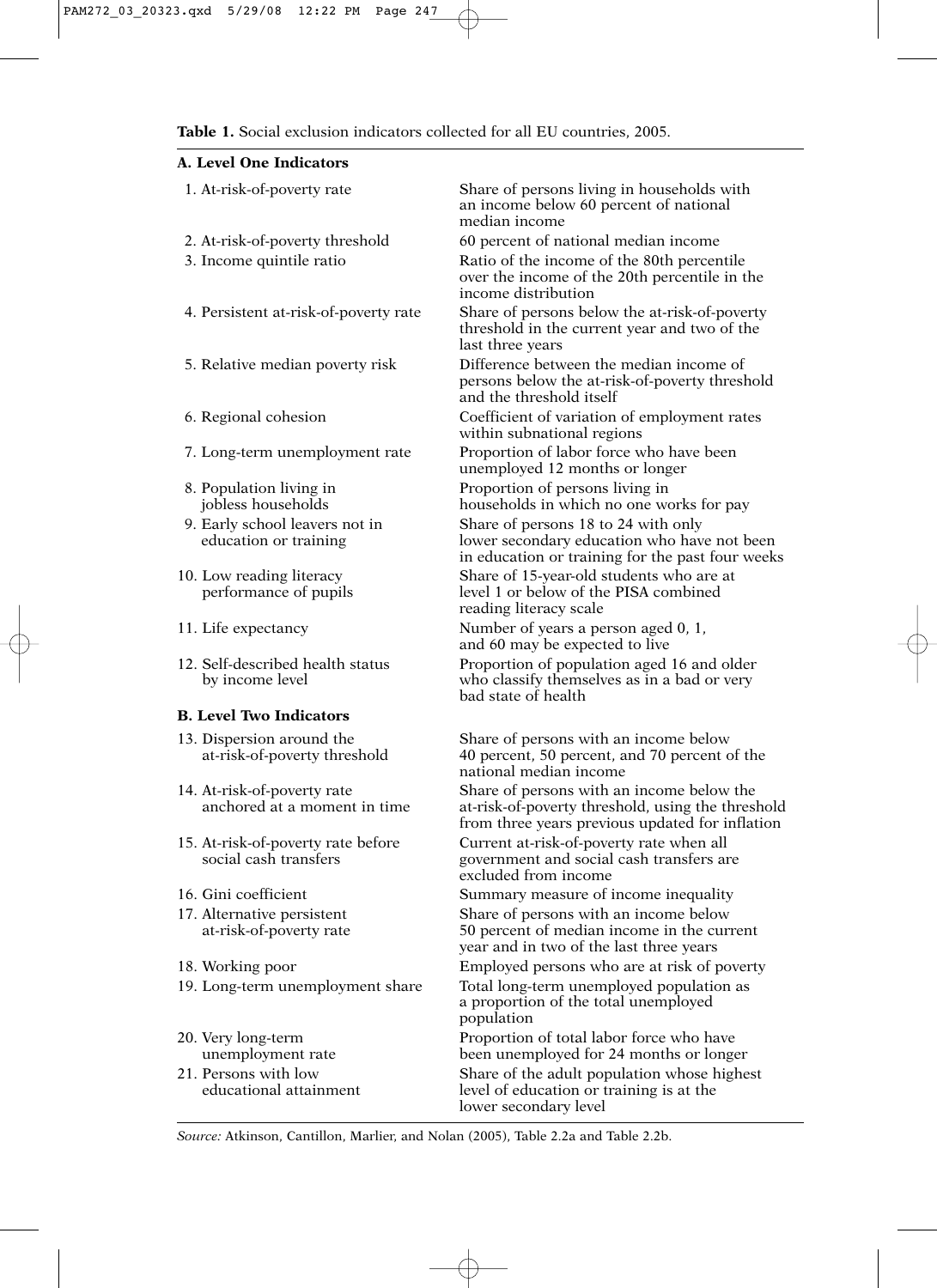either a zero/one measure of coverage or a more complex measure of adequacy of coverage) is an important indicator of the economic risks the family might be facing. Looking at measures of *both* health care coverage and income poverty tells us more than looking at either measure alone. Looking at the cross-tabulations between the two measures is particularly revealing, telling us something about how broadly lack of health insurance extends outside of the low-income population.

Furthermore, multiple measures of economic deprivation may avoid some of the intense debates about measurement that are inevitable when everything comes down to a single number. As noted above, "economic need" is an inherently vague notion. Providing multiple measures of need, including measures that indicate how many people actually have access to certain types of commodities or services, allows for a much more nuanced discussion of economic need and how it might be changing.27 A measure of resource poverty—such as the NAS poverty measure proposes is a very useful construct that we need to benchmark progress against economic need. But it is surely not the only valuable measure of need. The NAS report itself recommended that multiple measures of need be developed.28

Measures of material deprivation alone are not an adequate measure of economic need. Such measures ignore how material wants are satisfied. For instance, a family may be extremely poor in the short run but compensate by selling their house or borrowing heavily. A material deprivation index may not count this family in need. Furthermore, such measures rarely account for the quality of goods and services received. A rental unit that is infested with rats may appear adequate if measured by size or by rent burden (the share of rent being paid from family income). These material deprivation measures provide additional and useful information to income-based need calculations; they are not a substitute.

Different U.S. agencies already provide a range of material deprivation statistics, including food security (U.S. Department of Agriculture), housing quality (U.S. Department of Housing and Urban Development), child well-being (HHS), health insurance coverage (HHS), and educational achievement (U.S. Department of Education). Unlike the European Union, however, there is no effort to identify a key set of indicators, nor are these statistics regularly cross-tabulated with each other or with income poverty.

#### **OTHER APPROACHES TO SETTING POVERTY THRESHOLDS**

In addition to an expenditure-based threshold (such as the official poverty line and the NAS alternatives recommended) or a percent-of-median-income threshold (such as is used in European nations), there are a variety of other proposals for determining poverty thresholds. I mention these briefly, both for completeness and because they indicate something about why the opinions on appropriate poverty measurement are so divergent in the United States.

One much-discussed way of setting a poverty threshold is to build it from the bottom up, based on specific items and their prices. This is often referred to as a "poverty budget" approach, because it bases the poverty threshold on a particular market basket of goods. Recent examples of this include Renwick and Bergman (1993); Bernstein, Brocht, and Spade-Aguilar (2000); and the Family Economics Self-Sufficiency Project, organized by Diana Pearce.<sup>29</sup>

 $29$  Pearce's budget calculations are described on the Web at http://www.sixstrategies.org/sixstrategies/ selfsufficiencystandard.cfm. A variety of specific publications implementing a self-sufficiency budget in a particular state are available on the Web site www.sixstrategies.org, which provides more information.

<sup>&</sup>lt;sup>27</sup> A variety of researchers have argued that measures of material deprivation are superior to income poverty measures. For instance, see Meyer and Sullivan (2003) or Jencks, Mayer, and Swingle (2004).

<sup>&</sup>lt;sup>28</sup> Recommendation 4.3 calls for separate measures of "medical care risk"; Recommendation 6.1 calls for measures of poverty persistence; Recommendation 6.4 calls for a measure of pretransfer and pretax poverty (Citro & Michael, 1995).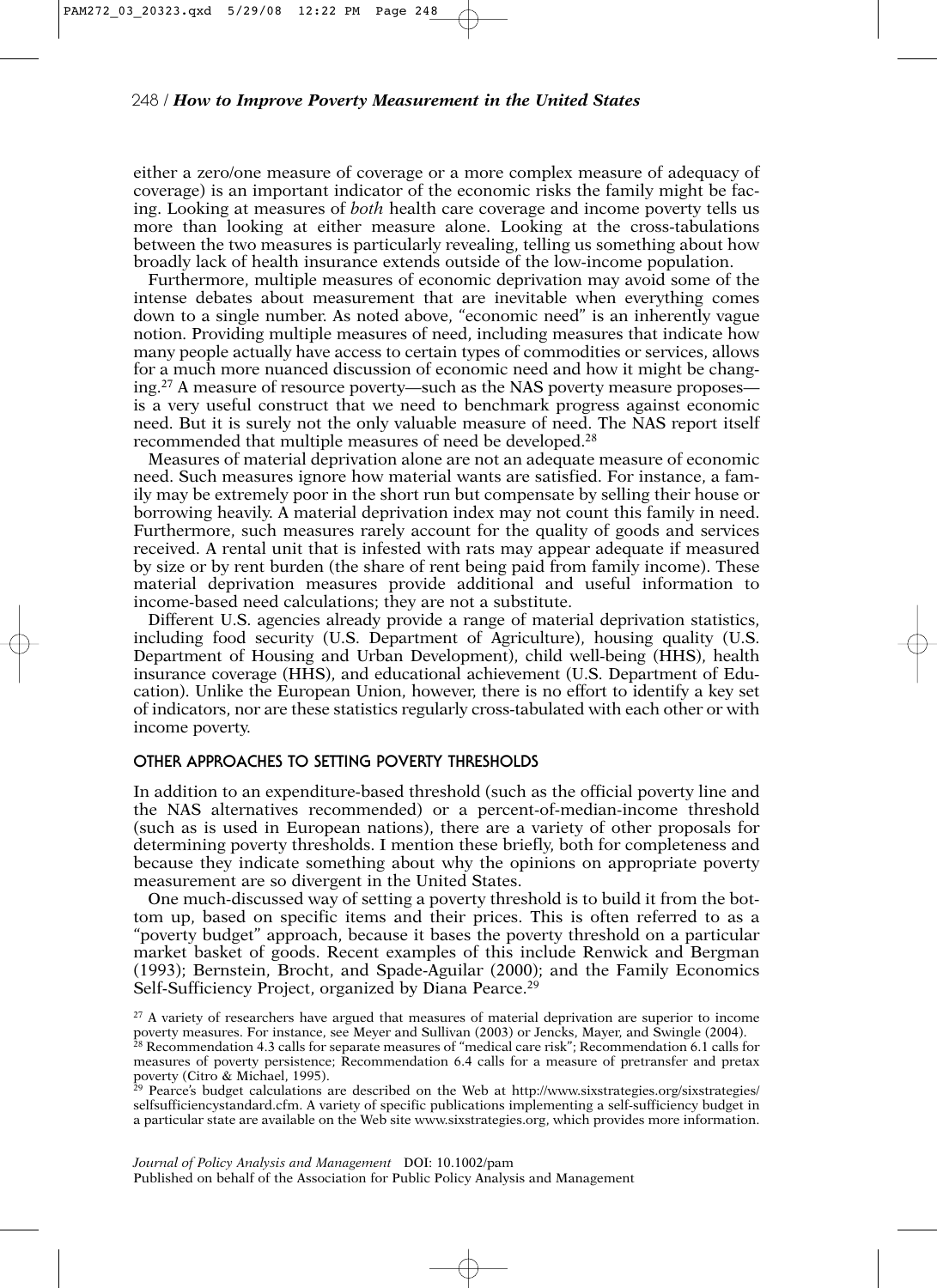A major drawback to poverty budgets is that they require even more assumptions and are open to many more arguments. By delineating what one expects poor families to buy and/or how much they should spend on specific types of commodities, one imposes a set of "rules" about consumption that may or may not be palatable. Differences across ethnic groups or regions, for instance, might lead to quite different market baskets. For this reason, market-basket approaches are hard to implement in a cross-country context and may be difficult in a large heterogeneous country like the United States.

A different approach is to set a poverty threshold based upon self-reported information, the so-called "subjective poverty threshold" approach. For instance, the Gallup polls for many years asked people how much a family of four would need to "get along in your local community." Other researchers have done extensive work with these sorts of subjective questions (Hagenaars, 1986; Vaughn, 1993), asking people to provide their own sense of "economic need."

Figure 4 provides a sense of how subjective responses correlate with the official poverty line and with relative poverty lines, using the Gallup poll responses. Gallup asked this question regularly through 1993 and did not ask it again until 2007, so we lack annual information over the past 14 years. The diamond-shaped blocks show the mean among all respondents during the years in which this information is readily available. The rectangular blocks show the median response among all respondents in 1967, 1987, and 2007.<sup>30</sup> Figure 4 also plots the poverty threshold if set at 50 percent of median income (the dashed line) and at 50 percent of mean income for a family of four (the dotted line), as well as the official poverty thresholds for a family of four (the solid line).

Interestingly, Figure 4 suggests that the relative poverty line, based on 50 percent of median income, and the subjective poverty line followed each other very closely through the late 1980s. This suggests that people think about economic need in relative rather than absolute terms, and it is one reason why some people argue for relative poverty lines. The divergence after the late 1980s is interesting. With growing inequality, it appears that the subjective measure is better benchmarked to a relative measure based on mean income (which of course rises faster when inequality is rising) rather than median income.

In Figure 4, it is worth noting that in the early 1960s the official poverty line, the 50 percent of median or mean poverty lines, and the subjective poverty line were all almost identical. In the 45 years since, relative poverty lines and the subjective poverty line have increased substantially faster than the absolute poverty line. There are widely varying views about this. Some will argue that this demonstrates the problems with an absolute poverty line and indicates that our measures of economic need should be far higher than the official poverty line indicates. Others will argue that this shows why relative and subjective poverty are not useful concepts, because the absolute poverty line shows how much progress we have made over the past 40 years, relative to a fixed income threshold.

# **HOW DO WE BREAK OUT OF THE CURRENT STALEMATE ON U.S. POVERTY MEASUREMENT?**

If we are serious about improving the measurement of poverty in the United States, I would recommend taking four actions. None of these are quickly done but will require the active intervention of Congress, which means finding members who will help make these changes happen. Some support for these changes within the relevant cabinet agencies would be helpful as well, as would support within the

<sup>30</sup> I have only the published median response for 2007 and was not able to obtain the mean response. Figure 4 shows the comparative median responses in earlier years as a comparison.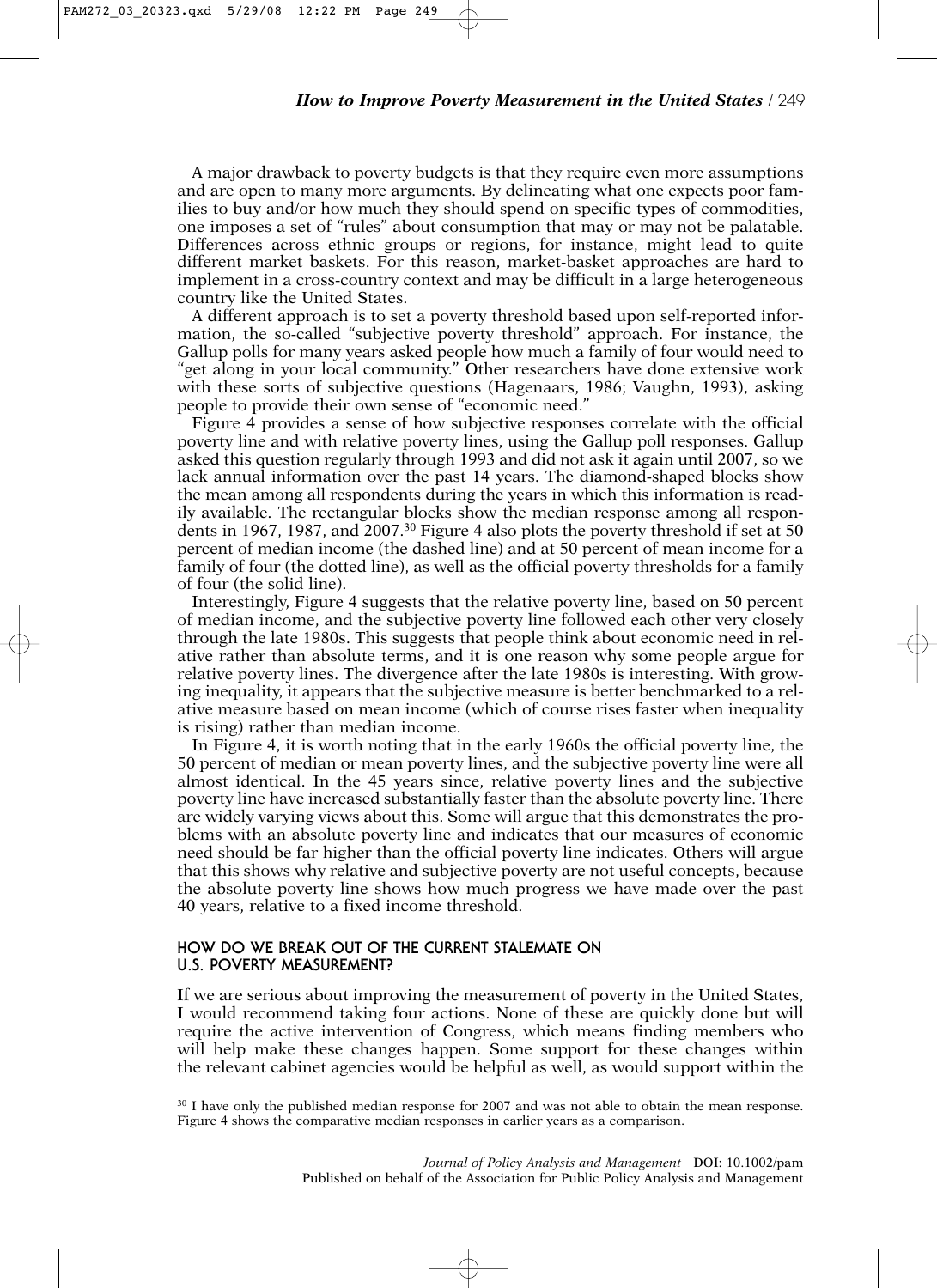

*Source:* Gallup data from Jones (2007) and Vaughan (1993). Poverty thresholds, median and mean income levels from sources cited in Figure 1.

*Note:* Gallup polls ask about the minimum amount of money a family of four would need to "get along in your local community." Gallup estimates are response means, except for 1967, 1987, and 2007, which are medians. Mean and median Gallup responses track together closely across the years for which both numbers are available. Fifty percent mean and median income figures and poverty thresholds are for a family of four.

**Figure 4.** Alternate poverty measures in current dollars, 1947–2007 (for a family of four).

administration for such changes. Strong support from within the research community for these changes also will be necessary.

1. *Assign a statistical agency the authority to develop an alternative measure of income poverty*, based on the work already done to develop alternative poverty measures. An important part of the assignment is the authority for this measure to be regularly improved and updated.

We must remove control over poverty measurement from within the Executive Office of the President if we want to produce a regularly updated and improved poverty measure. Poverty measurement should be treated like all other statistics. Note that nothing in this recommendation overturns the OMB directive asking that Census continue to compute and report the current official poverty counts. Given this directive requires Census to call this line the poverty rate, it might be very helpful to call the new measure something else. My own recommendation is to call it the Revised Poverty Measure.

It is important that the agency be directed to produce one primary Revised Poverty Measure, although of course ongoing reports in appendix tables on alternative definitions are always useful. It is not useful, however, to produce four or five alternative Revised Poverty Measures and expect people to figure out which is the best one to use. The agency should be given a reasonable timeline, by which point it should be annually reporting the Revised Poverty Measure as part of its official responsibilities.

The agency that has been most involved with developing alternative poverty measures is, of course, the Census Bureau. They have developed poverty and income measures from a variety of surveys and have been involved in all improvement efforts involving poverty measurement. They have, however, limited experience in producing household statistics (like the CPI at the Bureau of Labor Statistics [BLS]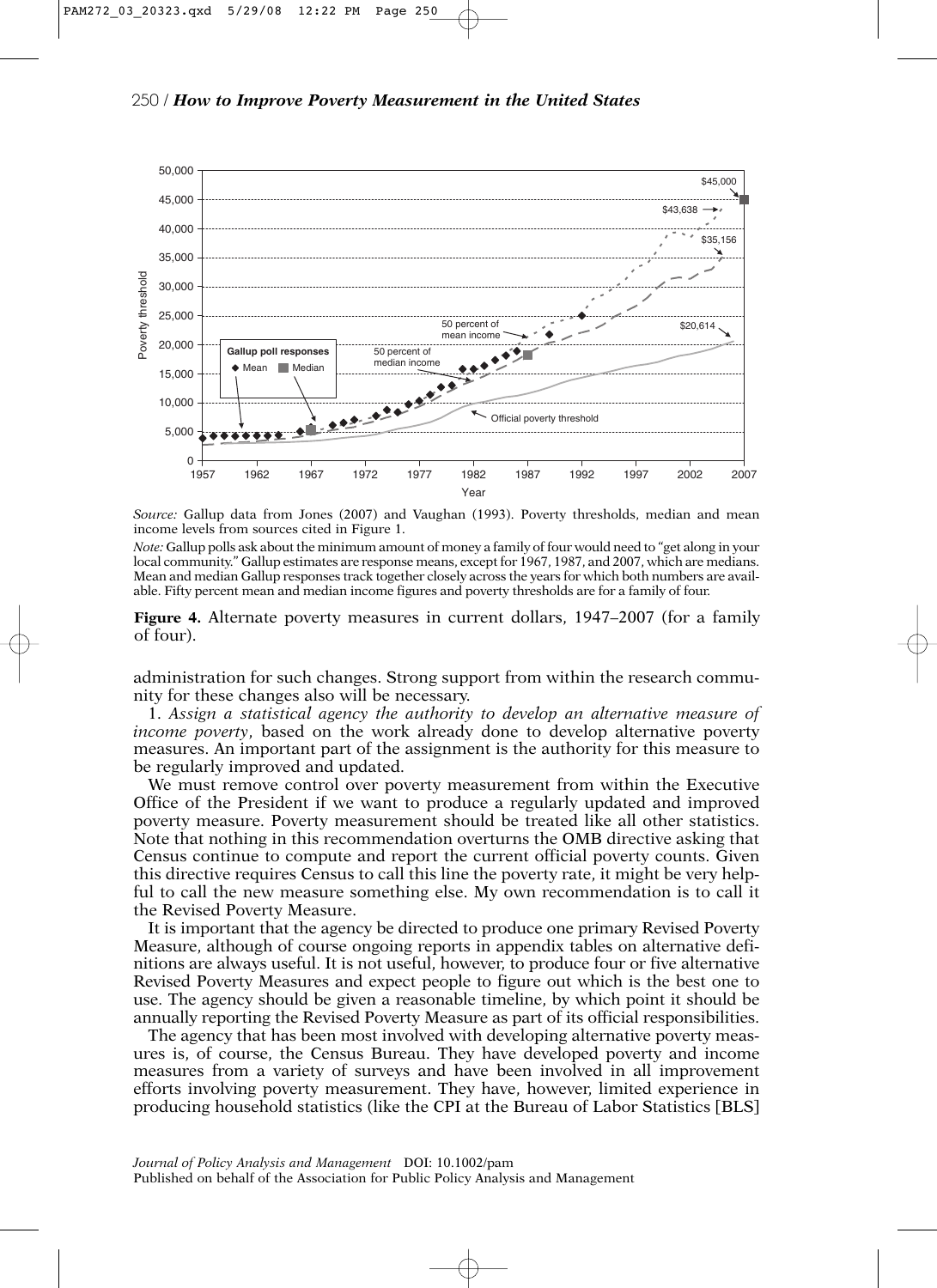or Personal Income at the Bureau of Economic Analysis [BEA]) beyond tabulations from their substantial data collection efforts. It is key that the Revised Poverty Measure be handled as similar statistics are handled in other agencies; namely, by the statistical experts and independent from inappropriate department-level interventions. This statistical independence should be emphasized in any legislative directive that delegates this activity to the Census Bureau.

2. *Explicitly direct the statistical agency to provide a poverty definition that produces both a credible and coherent poverty threshold and a consistent and appropriate resource measure*. Too many poverty measurement alternatives have changed only the resource definition side of the equation. The NAS panel was quite clear that both the resource definition and the thresholds were out of date, and that a consistent definition of both is necessary for an improved poverty measure.

Substantially altering how we count resources without providing a consistent measure of thresholds will only create long-term incoherence in any new poverty statistic. In my opinion, the 1963 poverty thresholds are less defensible than the 1963 definition of economic resources as "cash income only." The thresholds should use the latest available data to calculate a reasonable cutoff level based on a measure that is consistent with the definition used to define resources. For my tastes, I remain quite happy with the NAS recommendations, as implemented by the Census, but I realize that others can disagree with this.

*3. Allow public programs to continue to use the OMB-defined poverty rate or multiples of the poverty guidelines as an eligibility cutoff, unless they choose to make changes.* Having a different name for the Revised Poverty Measure will make it clear that the eligibility standards written into law need not be changed.

The current poverty rate calculations (and the underlying current poverty thresholds) will have to be calculated by Census on an ongoing basis, because they are directed to do so by OMB. This is necessary because many programs use these numbers. Over time, when programs are up for reauthorization, a decision can be made about whether there are any advantages to switching to the newer poverty measure. If the new thresholds are higher (or lower), then programs can always use a lower (or higher) percentage of the threshold for a cutoff point to avoid discontinuous changes in eligibility cut points. Similarly, programs that allocate funds based on current poverty rate calculations would also have to decide how (if at all) to make changes. Possible ways to deal with these changes need to be reviewed, with suggestions for ways to make the transition to new measures with minimal program disruption.<sup>31</sup>

4. *Commission work to develop a list of key measures of economic deprivation beyond income poverty*. This should include some measures of material deprivation as well as alternative measures of economic need.

To develop an informative, credible, and measurable list of alternative economic deprivation statistics will require background work, including developing the criterion by which such statistics might be selected, reviewing existing and potential economic deprivation statistics, and suggesting a specific list of such statistics to be annually included in a "Report on Economic Deprivation in the United States."32 Congress could ask for such work by the National Academy of Sciences, just as it commissioned work on improving poverty measurement 15 years earlier. If Congress is unwilling to appropriate this money, private foundations with an interest in measuring and understanding economic need in this country could approach the NAS and ask for such a report.

My own sense is that there are at least six areas of material deprivation that should be looked at closely to see whether there are measures that might be regularly calculated

<sup>31</sup> It may be helpful for the statistical agency to produce a recommended "short-cut procedure" for programs to use in estimating family income (relative to the poverty line) based on a very limited set of questions.

 $\frac{32 \text{ This is exactly the work done by the E.U. committee and reported on in Atkinson et al. (2002).}$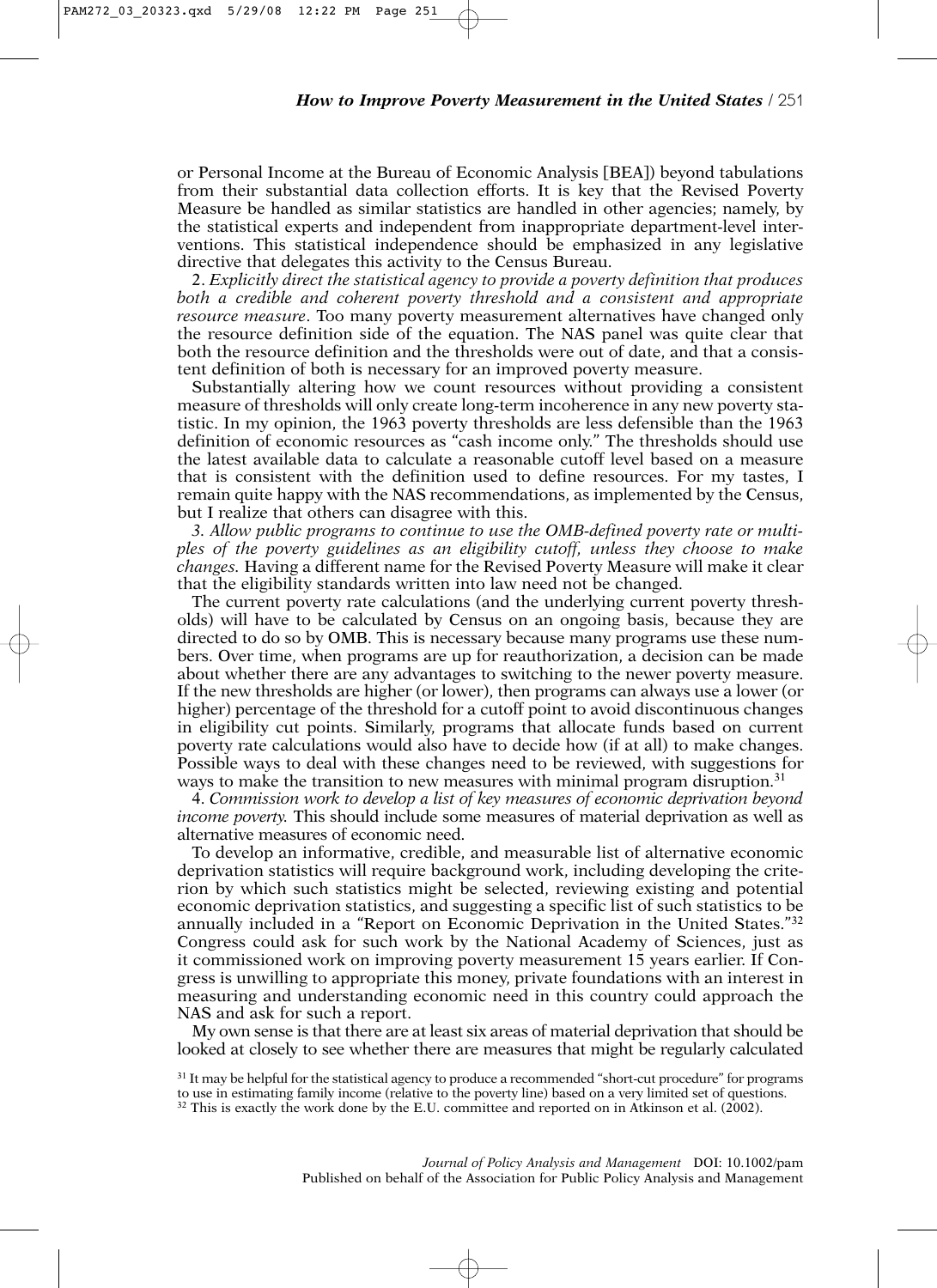to quantify the level of problems and progress over time. These six areas include a measure of access to health insurance, some measure of actual health status, a measure of food adequacy or hunger, a measure of literacy or educational preparation, a measure of labor market access, and a measure of neighborhood or housing conditions. If possible in the available data, one might also want to include a measure of aggregate consumption. In some cases, we may have adequate measures already available; in other cases, there may need to be development work to produce such measures.

We should look at several measures of economic need that would provide different information from the Revised Poverty Measure. I would suggest considering at least four measures: estimates of pretax and pre-transfer poverty rates to show the gains from public programs; relative poverty rates or some other measure of income distribution rather than economic need; a measure of "persistent poverty" based on more than one year of income information; and a measure of poverty depth, such as a poverty gap measure that indicates how far the average poor individual is below the poverty line.

Ideally, one would like a set of measures that could be computed from a single data set. Indeed, I would prefer a more limited and rude set of measures from a single data set than a set of more refined measures from multiple data sets. This is because one wants to cross-tabulate these numbers and report how many people are disadvantaged across multiple measures. Or one might also want to tabulate the data based on one key measure, looking at something like health status or health insurance coverage among those who are poor based on the Revised Poverty Measure.

Ideally, a set of such statistics would be regularly reported, along with the Revised Poverty Measure. This would provide us with a more complex and more complete sense of the current problems of economic deprivation, as well as data that show what sort of progress we are making over time on these problems.

The question of whether changes in poverty measurement will increase or decrease the poverty rates should not be a primary focus of this analysis, although this is sure to be a much-discussed aspect of any proposed change. In fact, the actual level of the poverty rate matters less than the extent to which changes in poverty rates are sensitive to appropriate economic and policy changes. That is, we want to measure progress (or regression) over time and this may be more important than the precise level of poverty at any point in time. It may be politically useful to benchmark the aggregate level of the new statistic to the current poverty rate (of course, there may be distribution differences in who is counted as poor within this aggregate number). Such an approach will disappoint those who think current poverty rates are too high and dismay those who think current poverty rates are too low; but because any given poverty level is somewhat arbitrary, benchmarking the new statistic to the current poverty level is an attractive compromise that minimizes the disruption of introducing a new statistic.

I have spent some amount of my time over the past two decades working to change the official poverty measure. This paper argues that working to change the current OMB directive is not the appropriate place to expend effort. The current poverty measures are what they are, embedded inside a necessarily political agency that has many reasons to avoid change. We need to escape the argumentative box we have been in for several decades and assign responsibility for calculating a Revised Poverty Measure to an agency prepared to take on such a task. At the same time, we need to recognize the inherent limitations in any measure of income poverty. We should catch up with our European cousins and, like them, work to develop multiple measures of economic deprivation.

*REBECCA M. BLANK is the Henry Carter Adams Professor of Public Policy at the University of Michigan, and the Robert V. Kerr Visiting Scholar at the Brookings Institution.*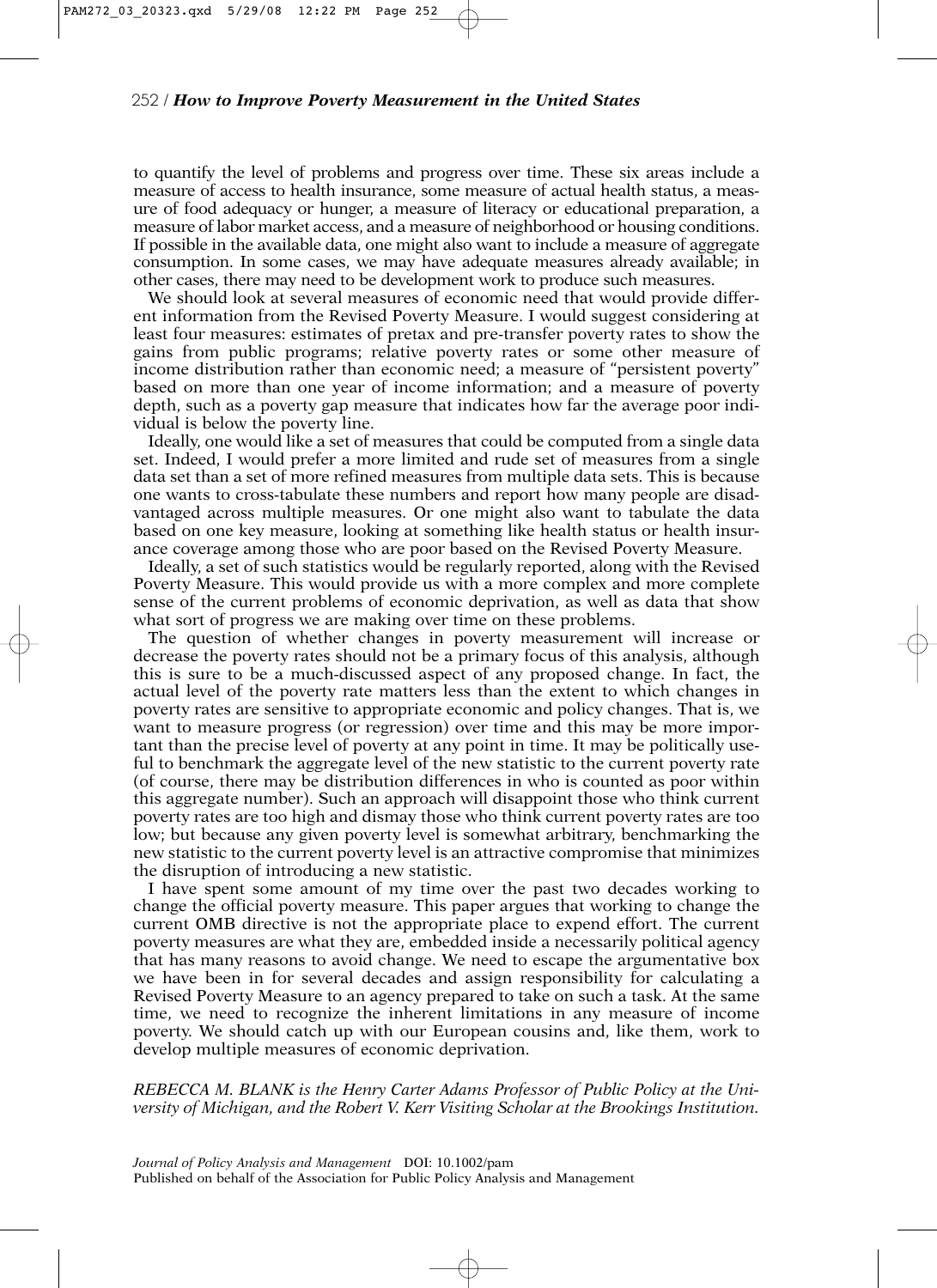# **ACKNOWLEDGMENTS**

This paper was prepared as the Presidential Address to the Association for Public Policy Analysis and Management at their annual conference, November 8–10, 2007. Thanks are due to Victoria Finkle for excellent research assistance. The following individuals provided comments or useful conversations but bear no responsibility for the analysis in this paper: Richard Bavier, Doug Besharov, Paul Bugg, Gary Burtless, Connie Citro, Sheldon Danziger, Indivar Dutta-Gupta, Mark Greenberg, David Johnson, Bruce Meyer, Patricia Ruggles, Kathleen Short, Timothy Smeeding, Katherine Wallman, and Daniel Weinberg.

I was a Senior Staff Economist at the Council of Economic Advisers (CEA) in 1990 and led an interagency discussion on the value of making improvements to the poverty line as part of the Improving Economic Statistics initiative; I served on the National Academy of Science's Panel on Poverty and Family Assistance and signed the resulting set of NAS recommendations; I was a member of the CEA in 1997–1999 when poverty measurement changes were discussed within the Clinton Administration; I attended many of the discussions of the seminar "Reconsidering the Federal Poverty Measure," organized by Doug Besharov at AEI in 2003–2004. Although these experiences indicate my credentials as author of this paper, they also suggest I am not an entirely dispassionate and uninvolved observer of these issues.

#### **REFERENCES**

- Atkinson, A. B., Cantilon, B., Marlier, E., & Nolan, B. (2005). Taking forward the EU Social Inclusion Process Report. An independent report commissioned by the Luxembourg Presidence of the Council of the European Union. Report and Annexes. Available at http://www. ceps.lu/eu2005\_lu/report/final\_annexes.pdf.
- Atkinson, T., Cantillon, B., Marlier, E., & Nolan, B. (2002). Social indicators; The EU and social inclusion. Oxford: Oxford University Press.
- Bavier, R. (1999). Three false steps. U.S. Census Bureau, Poverty Measurement Working Paper series. Available at http://www.census.gov/hhes/www/povmeas/papers/falstp.html.
- Bernstein, J., Brocht, C., & Spade-Aguilar, M. (2000). How much is enough? Basic family budgets for working families. Washington, DC: Economic Policy Institute.
- Bernstein, J., & Sherman, A. (2006). Poor measurement: New Census report on measuring poverty raises concerns. Washington, DC: Center on Budget and Policy Priorities.
- Betson, D. (1996). Is everything relative? The role of equivalence scales in poverty measurement. U.S. Census Bureau, Poverty Measurement Working Paper Series. Available at http://aspe.os.dhhs.gov/poverty/papers/escale.pdf.
- Citro, C. F., & Michael, R. T. (1995). Measuring poverty: A new approach. Washington, DC: National Academy Press.
- Department for Work and Pensions. (2007). Opportunity for all: Indicators update 2007. United Kingdom. Available at http://www.dwp.gov.uk/ofa/reports/2007/opportunityforall2007.pdf.
- European Commission. (2006). Portfolio of overarching indicators and streamlined social inclusion, pensions, and health portfolios. Brussels: European Commission. Available at http://ec.europa.eu/employment\_social/social\_inclusion/docs/2006/indicators\_en.pdf.
- Fisher, G. M. (1997) (revised). The development of the Orshansky poverty thresholds and their subsequent history as the official U.S. poverty measure. U.S. Census Bureau, Poverty Measurement Working Paper series. Available at http://www.census.gov/hhes/www/povmeas/ papers/orshansky.html.
- Gabe, T. (2007). Federal programs that use the "official" poverty definition for determining eligibility or for allocating funds. Memo to the House Ways and Means Subcommittee on Income Security and Family Support. October 30.

Hagenaars, A. J. M. (1986). The perception of poverty. Amsterdam: North-Holland.

Haveman, R. (2007). What does it mean to be "poor" in a rich society?" Draft manuscript. Lafollette School, University of Wisconsin.